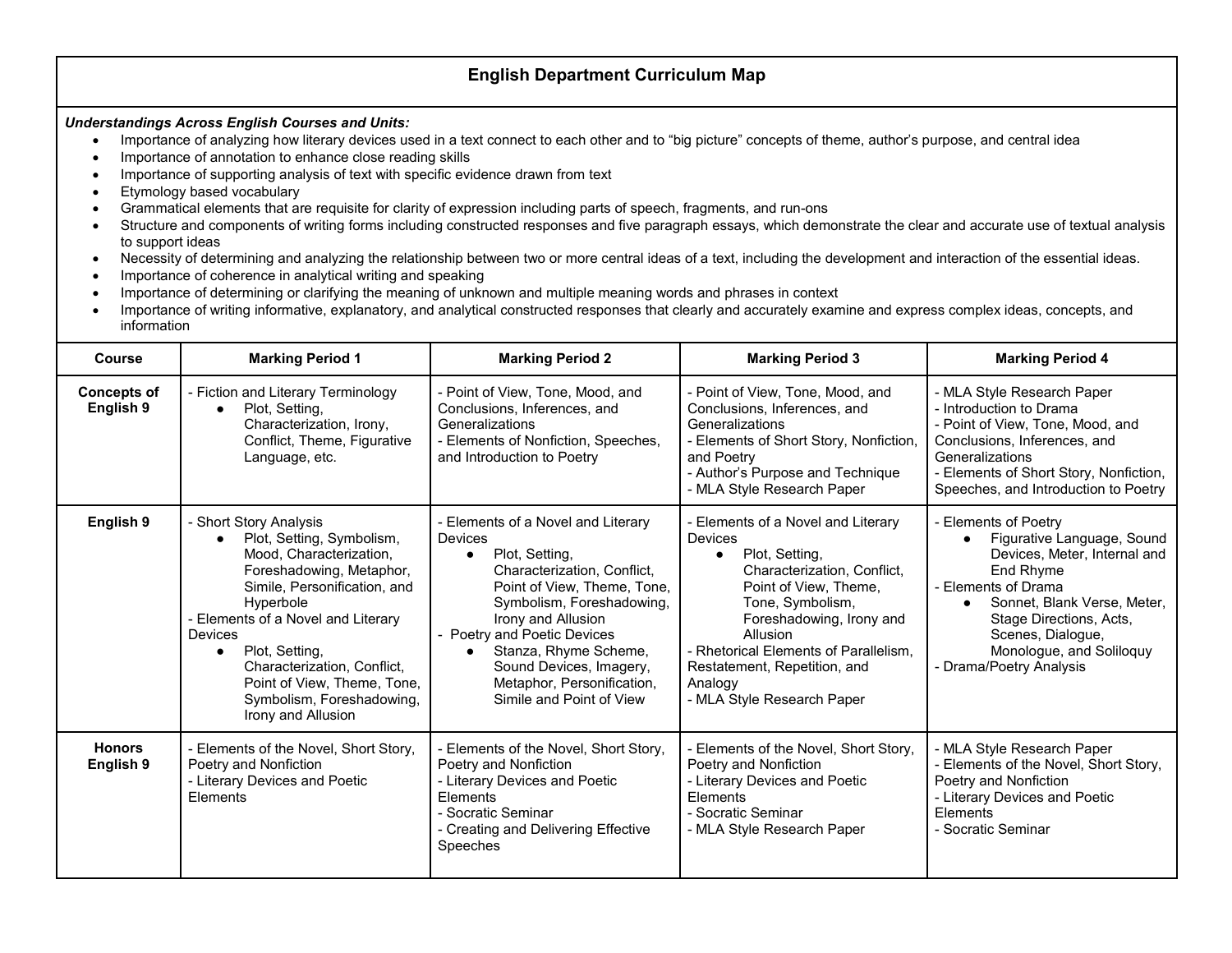| <b>Concepts of</b><br>English 10 | - Short Story Analysis<br>Predictions, Plot, Setting,<br>$\bullet$<br>Foreshadowing, Tone,<br>Style, Mood, Theme, Irony,<br>Pronouns, Internal/External<br>Conflict, Points of View,<br>Adjectives, Adverbs, Verb<br>Tenses, Synonyms, and<br>Antonyms                                                                                  | - Memoir Analysis<br>Mood<br>- Autobiography Analysis<br><b>Bias</b><br>$\bullet$<br>- Essay Analysis<br>Propaganda, Rhetorical<br>Devices, Latin Root mal-<br>and au-, and Direct and<br>Indirect Objects<br>- MLA Style Research Paper                                                                                                                                                   | - Science Writing Analysis<br>• Text Organization, Diction,<br>Central Idea<br>- Biography Analysis<br>$\bullet$ Summarization<br>- Drama Analysis<br>Internal/External Conflict,<br>$\bullet$<br>Latin Root -scend-,<br>Inferences, Connotation,<br>Denotation, Character<br>Motivation, Adverb Clauses                                                                                           | - Essay Analysis<br>Fact, Opinion, Subject<br>$\bullet$<br>Complements<br>- Elements of Science Fiction<br>- Poetry Analysis<br>Sound Devices, Participles<br>and Gerunds, Latin Suffix -<br>or<br>- Novel Analysis<br>Plot, Theme,<br>$\bullet$<br>Characterization                                                                                           |
|----------------------------------|-----------------------------------------------------------------------------------------------------------------------------------------------------------------------------------------------------------------------------------------------------------------------------------------------------------------------------------------|--------------------------------------------------------------------------------------------------------------------------------------------------------------------------------------------------------------------------------------------------------------------------------------------------------------------------------------------------------------------------------------------|----------------------------------------------------------------------------------------------------------------------------------------------------------------------------------------------------------------------------------------------------------------------------------------------------------------------------------------------------------------------------------------------------|----------------------------------------------------------------------------------------------------------------------------------------------------------------------------------------------------------------------------------------------------------------------------------------------------------------------------------------------------------------|
| English 10                       | - Origins, Traditions, and the Heroic<br>Quest (World Literature)<br>Folk Tales, Scriptures, and<br><b>National Literatures</b><br>- Relationships Between Two or More<br>Central Ideas                                                                                                                                                 | - The Wisdom and Insight of the<br>World<br>Folk Tales, Scriptures, and<br><b>National Literatures</b><br><b>Tragedy and Dramatic</b><br>Literature<br>- Relationships Between Two or More<br><b>Central Ideas</b>                                                                                                                                                                         | - American Myths and Legends to<br>Revolutionary Thought<br>Early American Myths and<br>$\bullet$<br>Legends<br><b>Revolutionary Rhetoric</b><br>$\bullet$<br>- Literary and Rhetorical Devices<br>Tone and Meaning                                                                                                                                                                                | - American Romanticism<br>American Romantic<br>Nonfictional, Fictional, and<br>Poetic Texts<br>- Literary and Rhetorical Devices<br>• Tone and Meaning<br>- MLA Style Research Paper<br>Analyzing Famous American Speech                                                                                                                                       |
| <b>Honors</b><br>English 10      | - Origins, Traditions, and the Heroic<br>Quest (World Literature)<br>Folk Tales, Scriptures, and<br>$\bullet$<br><b>National Literatures</b><br>- Relationships Between Two or More<br>Central Ideas                                                                                                                                    | - The Wisdom and Insight of the<br>World<br>Folk Tales, Scriptures, and<br>$\bullet$<br><b>National Literatures</b><br><b>Tragedy and Dramatic</b><br>Literature<br>- Relationships Between Two or More<br>Central Ideas                                                                                                                                                                   | - American Myths and Legends to<br>Revolutionary Thought<br>Early American Myths and<br>$\bullet$<br>Legends<br>• Revolutionary Rhetoric<br>- Literary and Rhetorical Devices<br>Tone and Meaning<br>$\bullet$                                                                                                                                                                                     | - American Romanticism<br>American Romantic<br>Nonfictional, Fictional, and<br>Poetic Texts<br>- Literary and Rhetorical Devices<br>• Tone and Meaning<br>- MLA Style Research Paper<br>Analyzing Famous American Speech                                                                                                                                       |
| <b>Concepts of</b><br>English 11 | - Nonfiction Analysis<br><b>Connecting Author's</b><br>$\bullet$<br>Background to Drama,<br>Critical Reviews, Idioms,<br>Purpose, Audience,<br>Persuasive Speeches<br>- Fiction Analysis<br><b>Plot and Dramatic</b><br><b>Exposition, Reading</b><br>Strategies, Internal/External<br>Conflict, Legal Terminology,<br>Characterization | - Nonfiction Analysis<br>Transcendentalism,<br>$\bullet$<br>Figurative Language,<br>Challenging Text, and Latin<br>Prefix ab-<br>- Fiction Analysis<br>Pastorals, Contemporary<br>$\bullet$<br>Commentary, Fact vs.<br>Fiction, Latin Root -lum-,<br>- Elements of a Novel and Literary<br>Devices<br>Symbolism, Bildungsroman,<br>$\bullet$<br>Allusions, Characterization,<br>Denotation | - Elements of a Novel and Literary<br>Devices<br>Stream-of-Consciousness,<br>$\bullet$<br><b>Types of Conflict, Word</b><br>Roots, Perspective, Word<br>Parts, Themes, Absent<br>Characters, Symbolism<br>- MLA Style Research Paper<br>- Fiction Analysis<br>Conflict, Setting, Irony,<br>$\bullet$<br>Prediction, Point of View,<br>Chronological Order, and<br>Latin Roots -pend- and<br>-dict- | - Elements of a Novel and Literary<br>Devices<br>Allusions, Point of View,<br>$\bullet$<br>Characterization, Context<br>Clues, Setting, Foreshadow<br>and Prediction, Parts of<br>Speech, Symbolism,<br>Figurative Language, Word<br>Origins, Style, Tone,<br>Theme, Symbols<br>- Compare and Contrast Nonfiction<br>and Fiction Text<br><b>Current Events</b> |
| English 11                       | - Short Fiction and Nonfiction<br>Analysis<br>Figurative Language,<br>Rhetorical Techniques, and<br><b>Other Pertinent Literary</b>                                                                                                                                                                                                     | - Poetry Analysis<br>Figurative Language, Form,<br>Structure, and Other<br>Pertinent Literary and<br>Sound Devices                                                                                                                                                                                                                                                                         | - Tragic Hero Analysis in Greek,<br>Shakespearean, and Modern<br>American Drama<br>- Examine Cross-<br>curricular/Informational Texts                                                                                                                                                                                                                                                              | - Tragic Hero Novel Analysis<br>Figurative Language,<br>Imagery, Symbolism, and<br><b>Other Pertinent Literary</b><br><b>Devices</b>                                                                                                                                                                                                                           |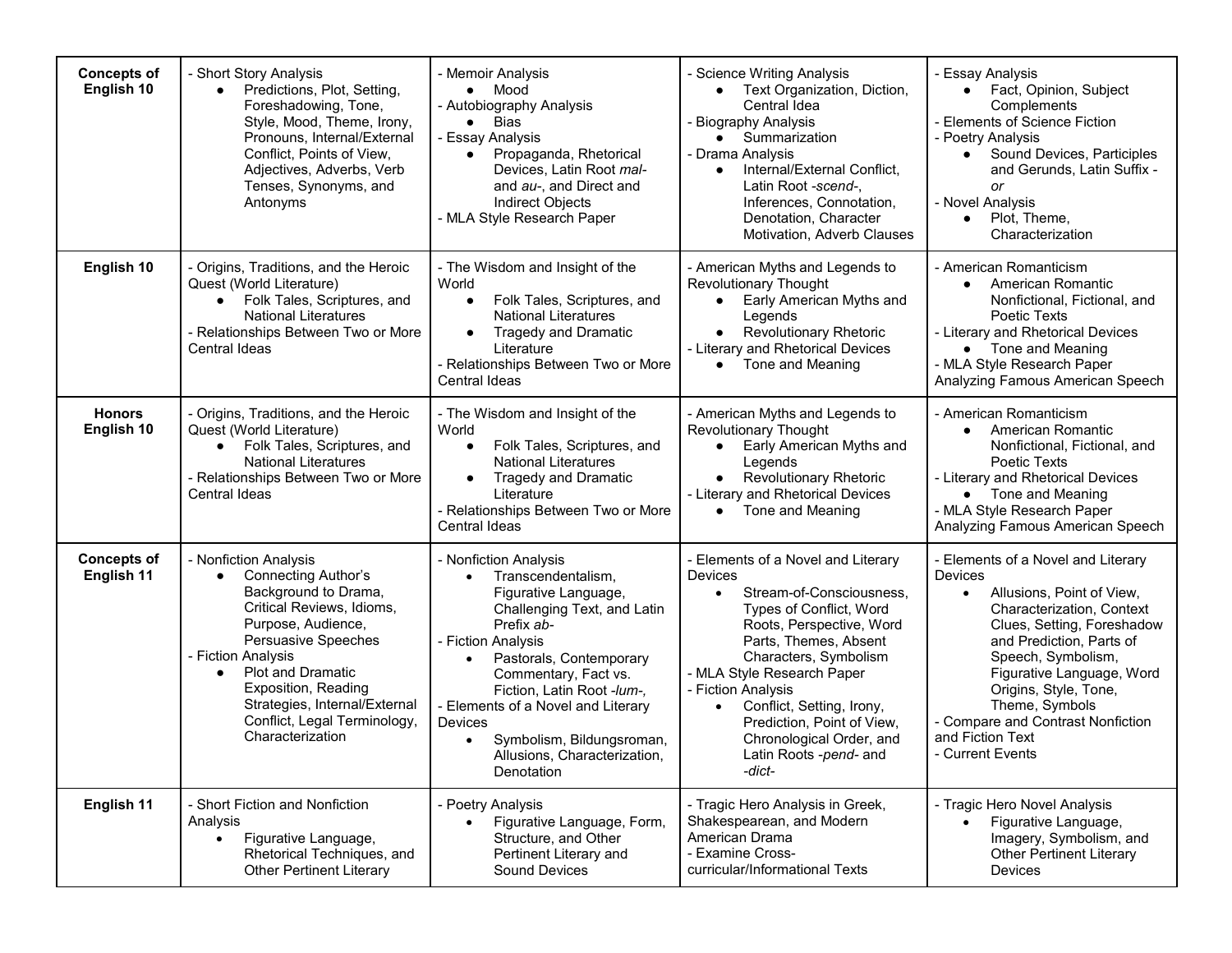|                                                                  | <b>Devices</b><br>- Review of SAT Concepts                                                                                                                                                                 | - Fiction Analysis<br>Figurative Language and<br>$\bullet$<br><b>Other Literary Devices</b><br>- Examine Cross-<br>curricular/Informational Texts<br>- Review of SAT Concepts | - Review of SAT Concepts<br>- MLA Style Research Paper                                                                                                                                                                                                                                                                                              | - Examine Cross-<br>curricular/Informational Texts<br>- Review of SAT Concepts                                                       |
|------------------------------------------------------------------|------------------------------------------------------------------------------------------------------------------------------------------------------------------------------------------------------------|-------------------------------------------------------------------------------------------------------------------------------------------------------------------------------|-----------------------------------------------------------------------------------------------------------------------------------------------------------------------------------------------------------------------------------------------------------------------------------------------------------------------------------------------------|--------------------------------------------------------------------------------------------------------------------------------------|
| <b>AP English</b><br>Language and<br>Composition                 | - Essays With Following Rhetorical<br>Modes:<br>Narration<br>$\bullet$<br>Description<br>Illustration<br>Definition<br>$\bullet$                                                                           | - Essays With Following Rhetorical<br>Modes:<br>Process Analysis<br><b>Comparison and Contrast</b><br>Division and Classification                                             | - Essays With Following Rhetorical<br>Modes:<br><b>Cause and Effect</b><br>$\bullet$<br>Argumentation                                                                                                                                                                                                                                               | - Essays With Combined Rhetorical<br>Modes<br>- Review and preparation for the AP<br>Exam<br>- Academic Analytical Research<br>Paper |
|                                                                  | Big Ideas/Skill Categories Across Units:<br><b>Rhetorical Situation</b><br>Reasoning and Organization<br><b>Claims and Evidence</b><br>Style<br>$\bullet$                                                  |                                                                                                                                                                               |                                                                                                                                                                                                                                                                                                                                                     |                                                                                                                                      |
| <b>Concepts of</b><br>English 12                                 | - Characteristics and Analysis of<br>Contemporary Novels, Short Stories,<br>and Nonfiction Pieces<br>Characterization, First<br>$\bullet$<br>Person, Narrative Style,<br>Tone, Perspective, and<br>Purpose | - Analysis of Man's Acceptance of<br>Fate and Circumstance<br>Tragedy, Epic Hero, Epic,<br>$\bullet$<br>Irony, Setting,<br>Characterization, Theme                            | - Analysis of Contemporary<br>Literature and Nonfiction Addressing<br>Conflict Within Society, Emotional<br>and Mental Renewal, and Influential<br>Voices of Progression and Change<br><b>Rhetorical Questions,</b><br>$\bullet$<br>Parallelism, Repetition,<br>Figurative Language,<br>Persuasion, Satire, Style,<br>Tone, Meaning, and<br>Purpose | - Analysis of Contemporary Novels,<br>Short Stories, and Nonfiction Pieces<br>of Different Cultures<br>Tone and Meaning<br>$\bullet$ |
| English 12                                                       | - Characteristics of Contemporary<br>Novels, Short Stories, and Nonfiction<br>Pieces                                                                                                                       | - Analysis of Contemporary Novels,<br>Short Stories, and Nonfiction Pieces<br>of Different Cultures<br>- MLA Style Research Paper                                             | - Analysis of Contemporary<br>Literature and Nonfiction Addressing<br>Societal Conflict, Psychological and<br>Structural Renewal, and Powerful<br>Voices of Change                                                                                                                                                                                  | - Analysis of Contemporary American<br>Fiction and Nonfiction Defining 21st<br>Century American Citizenship and<br>Identity          |
| <b>AP English</b><br><b>Literature and</b><br><b>Composition</b> | - Fundamental Elements of Fiction &<br>Poetry                                                                                                                                                              | - Shakespearean Tragedy, Sonnets,<br>& Complex Verse                                                                                                                          | - Contemporary Fiction & Poetry                                                                                                                                                                                                                                                                                                                     | - Study of Classic Works of Literature<br>- Review and preparation for the AP<br>Exam<br>- Academic Analytical Research<br>Paper     |
|                                                                  | <b>Big Ideas Across Units:</b><br>Character<br>Setting<br>Structure<br>Narration<br>Figurative Language                                                                                                    |                                                                                                                                                                               |                                                                                                                                                                                                                                                                                                                                                     |                                                                                                                                      |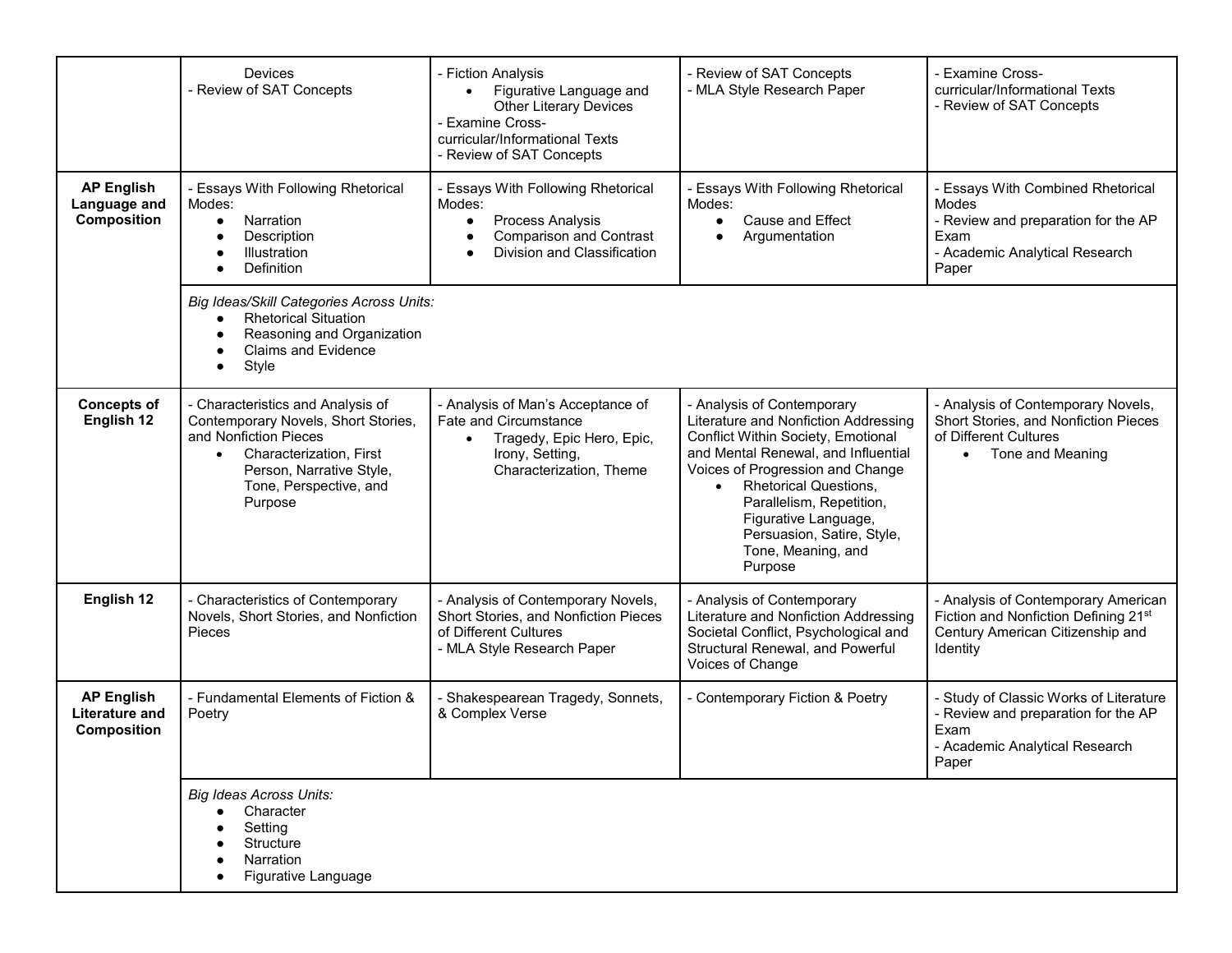|                             | <b>Literary Argumentation</b><br>$\bullet$                                                                                                                                                                                                                          |                                                                                                                                                                                                                                                                       |                                                                                                                                                                                                                                                                       |                                                                                                                                                                                                                                                                                    |
|-----------------------------|---------------------------------------------------------------------------------------------------------------------------------------------------------------------------------------------------------------------------------------------------------------------|-----------------------------------------------------------------------------------------------------------------------------------------------------------------------------------------------------------------------------------------------------------------------|-----------------------------------------------------------------------------------------------------------------------------------------------------------------------------------------------------------------------------------------------------------------------|------------------------------------------------------------------------------------------------------------------------------------------------------------------------------------------------------------------------------------------------------------------------------------|
| <b>Journalism II/III</b>    | - News and First Amendment<br>- Interviewing and Reporting<br>- News Writing<br>Headlines, Feature Story,<br>Opinion, Captions, Current<br>Events<br>Effective Photography/Design/<br>Layout<br>- Copyrighting<br>- Ethics/Accuracy<br>- Associated Press Stylebook | - News and First Amendment<br>- Interviewing and Reporting<br>- News Writing<br>Headlines, Feature Story,<br>Opinion, Captions, Current<br>Events<br>- Effective Photography/Design/<br>Layout<br>- Copyrighting<br>- Ethics/Accuracy<br>- Associated Press Stylebook | - News and First Amendment<br>- Interviewing and Reporting<br>- News Writing<br>Headlines, Feature Story,<br>Opinion, Captions, Current<br>Events<br>- Effective Photography/Design/<br>Layout<br>- Copyrighting<br>- Ethics/Accuracy<br>- Associated Press Stylebook | - News and First Amendment<br>- Interviewing and Reporting<br>- News Writing<br>Headlines, Feature Story,<br>$\bullet$<br>Opinion, Captions, Current<br>Events<br>- Effective Photography/Design/<br>Layout<br>- Copyrighting<br>- Ethics/Accuracy<br>- Associated Press Stylebook |
|                             |                                                                                                                                                                                                                                                                     | <b>Semester Electives</b>                                                                                                                                                                                                                                             |                                                                                                                                                                                                                                                                       |                                                                                                                                                                                                                                                                                    |
| <b>Course</b>               | <b>Marking Period 1/3</b>                                                                                                                                                                                                                                           |                                                                                                                                                                                                                                                                       | <b>Marking Period 2/4</b>                                                                                                                                                                                                                                             |                                                                                                                                                                                                                                                                                    |
| <b>Effective</b><br>Writing | - Language and Linguistics<br>- Memoirs<br>- Short Story and Fiction (Narrative)<br>- Essay Writing<br><b>Blog Writing</b>                                                                                                                                          |                                                                                                                                                                                                                                                                       | - Language and Linguistics<br>- Blog Writing<br>- Rhetorical Devices (Social Issues)<br>- Nonfiction (Journalistic Literature)                                                                                                                                        |                                                                                                                                                                                                                                                                                    |
| Journalism I                | - News and First Amendment<br>- Ethics/Accuracy<br>- News Writing<br>• Headlines, Feature Story, Current Events<br>- Text Annotation<br>- Associated Press Stylebook                                                                                                |                                                                                                                                                                                                                                                                       | - News Writing<br>• Sports, Opinion, Visual Storytelling<br>- Editing and Layout/Design<br>- Ethics/Accuracy<br>- Student Press Law<br>- Associated Press Stylebook                                                                                                   |                                                                                                                                                                                                                                                                                    |
|                             |                                                                                                                                                                                                                                                                     | <b>Marking Period Elective</b>                                                                                                                                                                                                                                        |                                                                                                                                                                                                                                                                       |                                                                                                                                                                                                                                                                                    |
| <b>SAT Prep</b>             | Evidence-Based Reading and Writing<br>$\bullet$<br>Writing and Language<br>$\bullet$<br>Format/Strategies and Approaches<br>Contextual Vocabulary/Grammatical Structure                                                                                             | - Knowing and Applying a Comprehension of the SAT Reading and Writing & Language Exams                                                                                                                                                                                |                                                                                                                                                                                                                                                                       |                                                                                                                                                                                                                                                                                    |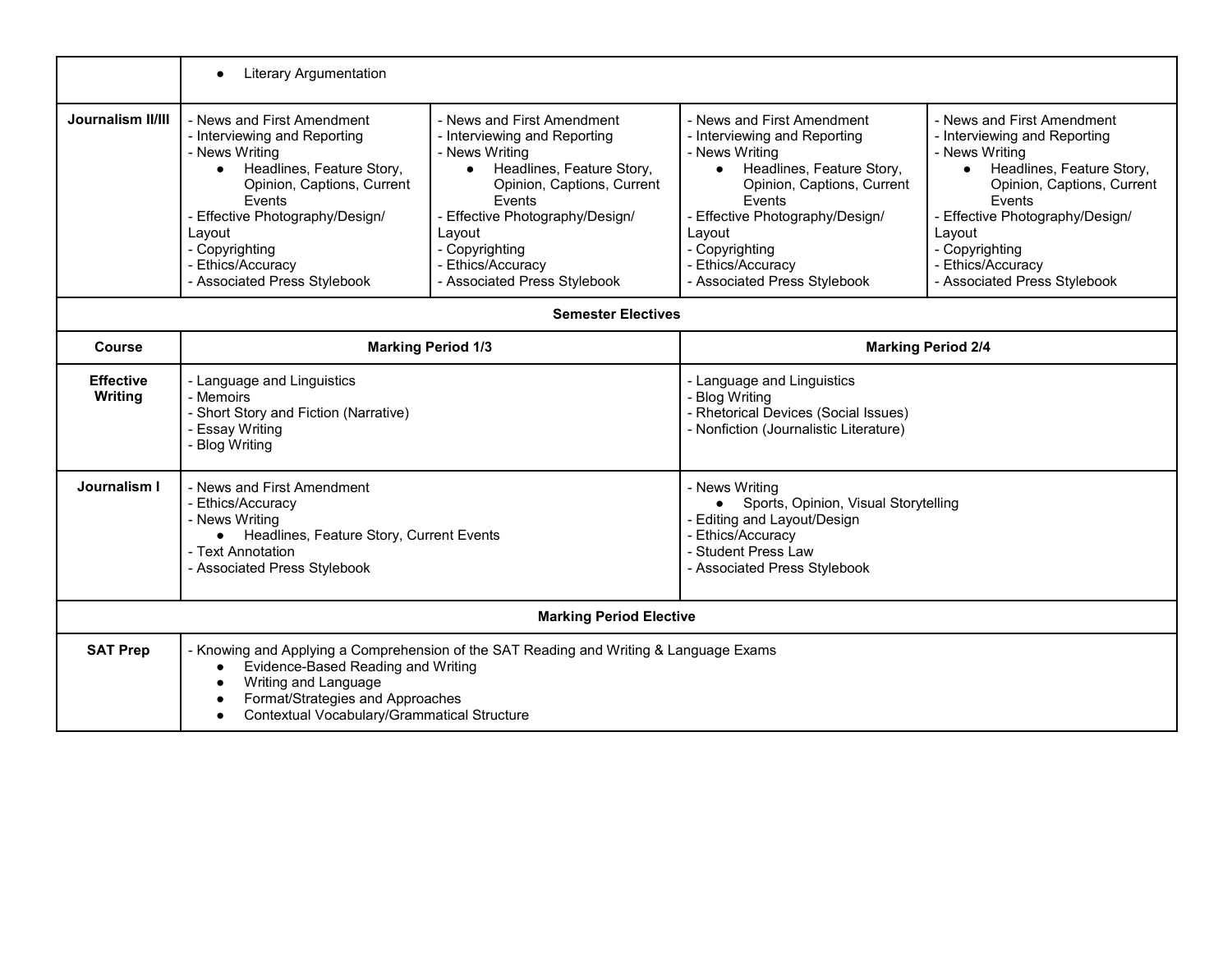| <b>Mathematics Department Curriculum Map</b> |                                                                                                                                                                                                                                                                                                                                                                                                         |                                                                                                                                                                                                                                                                            |                                                                                                                                                                                                                                                                                         |                                                                                                                                                                                                                                       |
|----------------------------------------------|---------------------------------------------------------------------------------------------------------------------------------------------------------------------------------------------------------------------------------------------------------------------------------------------------------------------------------------------------------------------------------------------------------|----------------------------------------------------------------------------------------------------------------------------------------------------------------------------------------------------------------------------------------------------------------------------|-----------------------------------------------------------------------------------------------------------------------------------------------------------------------------------------------------------------------------------------------------------------------------------------|---------------------------------------------------------------------------------------------------------------------------------------------------------------------------------------------------------------------------------------|
| <b>Course</b>                                | <b>Marking Period 1</b>                                                                                                                                                                                                                                                                                                                                                                                 | <b>Marking Period 2</b>                                                                                                                                                                                                                                                    | <b>Marking Period 3</b>                                                                                                                                                                                                                                                                 | <b>Marking Period 4</b>                                                                                                                                                                                                               |
| Pre-Algebra                                  | -Numerical Expressions<br>- Order of Operations<br>- Algebraic expressions<br>- Real Numbers<br>- Least Common Multiple<br>- Greatest Common Factor                                                                                                                                                                                                                                                     | - Ratios and Proportions<br>- Percentages<br>- Linear Equations<br>One-step, Two-step, and<br>$\bullet$<br>Multi-step<br>- Real World Applications                                                                                                                         | - Absolute Value Equations<br>- Linear Inequalities<br>- Compound Linear Inequalities<br>- Relations and Functions<br>- Keystone Constructed Response<br>Questions                                                                                                                      | - Linear Functions<br>• Graphically and Algebraically<br>- Data Analysis<br><b>Measures of Central</b><br>$\bullet$<br><b>Tendency and Variability</b><br>- Probability<br>Theoretical and Experimental<br>$\bullet$<br>Probabilities |
| Algebra 1                                    | - Numerical Expressions<br>- Order of Operations<br>- Algebraic expressions<br>- Real Numbers<br>- Simplifying Radicals<br>- Linear Equations, Inequalities, and<br><b>Absolute Value Equations</b><br>One-step, Two-step, and<br>$\bullet$<br>Multi-step                                                                                                                                               | - Data Analysis<br><b>Measures of Central</b><br>$\bullet$<br><b>Tendency and Variability</b><br>- Probability<br>Theoretical and<br>$\bullet$<br><b>Experimental Probabilities</b><br>- Relations and Functions<br>- Linear Functions<br>Graphically and<br>Algebraically | - Systems of Linear Equations and<br>Inequalities<br>- Real World Applications<br>- Properties of Exponents<br>- Polynomials<br>Classifying<br>Add/Subtract<br>Multiply                                                                                                                 | - Factoring Polynomials<br>- Rational Expressions<br>- Factoring Quadratic Equations<br>- Radical Equations<br>- Rational Equations                                                                                                   |
| <b>Concepts of</b><br><b>Geometry</b>        | <b>Basic Geometric Terms and</b><br>Concepts<br>• Points, Lines and Planes<br>- Congruence (Segments and Angles)<br>- Analytic Geometry<br>Distance, Midpoints, Parallel<br>and Perpendicular Lines<br>- Measuring and Classifying Angles<br>- Inductive vs. Deductive Reasoning<br>- Logically Equivalent Statements<br>Conditional, Converse,<br>Inverse, Contrapositive<br>- Postulates vs. Theorems | - Congruent Triangles<br>- Isosceles and Equilateral Triangles<br>- Triangle Special Segments<br>- Triangle Inequality Theorem<br>- Similarity (Triangles)<br>- Similarity Applications                                                                                    | - Right Triangles<br>The Pythagorean Theorem.<br>Special Right Triangles,<br>Ratios<br>- Trigonometric Ratios<br>- Trigonometry Applications<br>- Properties of Polygons,<br>Parallelograms, Rectangles,<br>Rhombuses, Squares, and<br>Trapezoids<br>- Coordinate Geometry Applications | - Circles<br>Basics, Arc Measure, Arc<br>$\bullet$<br>Length, Area and<br>Circumference, Sectors<br>- Solid Geometry<br>Volume and Surface Area of<br>$\bullet$<br>Solids                                                             |
| <b>Geometry</b>                              | Probability and Simulating Data<br>- Using Venn Diagrams, Two-way<br>Tables, and Tree Diagrams for<br>Probability<br>- Basic Geometric Terms and<br>Concepts<br>• Points, Lines and Planes<br>- Congruence (Segments and Angles)                                                                                                                                                                        | <b>Congruent Triangles</b><br>- Congruent Triangle Proofs<br>- Isosceles and Equilateral Triangles<br>- Parallel Lines and Angles<br>- Proving Parallel Lines<br>- Theorems involving Perpendicular<br>Lines                                                               | Properties of Polygons,<br>Parallelograms, Rectangles,<br>Rhombuses, Squares, Trapezoids,<br>and Kites<br>- Proofs involving Parallelograms<br>- Right Triangles<br>The Pythagorean Theorem.<br>Special Right Triangles,                                                                | Circles<br>Basics, Arc Measure, Arc<br>$\bullet$<br>Length, Area and<br>Circumference, Sectors<br>- Solid Geometry<br>Volume and Surface Area of<br>Solids                                                                            |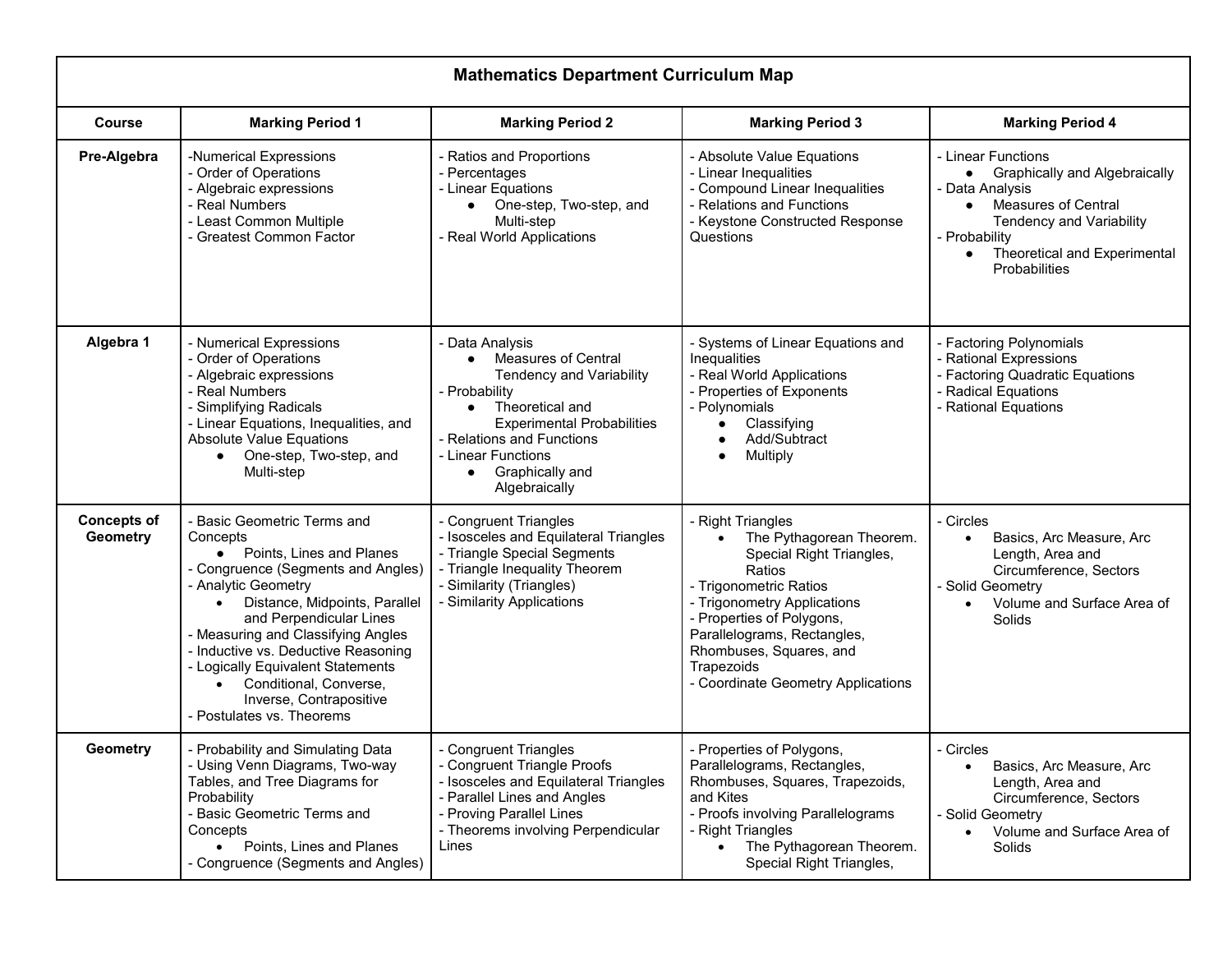|                                                       | - Analytic Geometry<br>• Distance and Midpoints<br>- Measuring and Classifying Angles<br>- Inductive vs. Deductive Reasoning<br>- Logically Equivalent Statements<br>- Postulates vs. Theorems<br>- Proofs of General Theorems                                                                                                                                                                   |                                                                                                                                                                                                                                                                | Ratios<br>- Proofs involving Similar Triangles<br>- Trigonometric Ratios and<br>Applications                                                                                                                                              |                                                                                                                                                                                                                                                                                                                                                                                                                                                                      |
|-------------------------------------------------------|--------------------------------------------------------------------------------------------------------------------------------------------------------------------------------------------------------------------------------------------------------------------------------------------------------------------------------------------------------------------------------------------------|----------------------------------------------------------------------------------------------------------------------------------------------------------------------------------------------------------------------------------------------------------------|-------------------------------------------------------------------------------------------------------------------------------------------------------------------------------------------------------------------------------------------|----------------------------------------------------------------------------------------------------------------------------------------------------------------------------------------------------------------------------------------------------------------------------------------------------------------------------------------------------------------------------------------------------------------------------------------------------------------------|
| <b>Honors</b><br><b>Geometry</b>                      | - Probability, Distribution, and<br><b>Simulating Data</b><br>- Using Venn Diagrams and Two-way<br><b>Tables for Conditional Probability</b><br>- Basic Geometric Terms and<br>Concepts<br>- Inductive vs. Deductive Reasoning<br>- Logic/Basics of Boolean Algebra<br>- Deductive Structure<br>Postulates, Theorems, Basis<br>$\bullet$<br>of Euclidean Geometry<br>- Points, Lines, and Planes | - Triangle Classification, Congruence<br>and Proof<br>- Applications of Congruent Triangles<br>- Triangle Sides and Angles<br>- Triangles and Centers<br><b>Points of Concurrence</b><br>$\bullet$<br>- Parallel Lines and Angles<br>Indirect and Direct Proof | - Transformations and Symmetries<br>- Polygons, Diagonals,<br>Interior/Exterior Angles, and<br>Measurement<br>- Quadrilaterals<br>- Polygon Area Formulas<br>- Proportion<br>- Similarity of Polygons<br>- Fibonacci and the Golden Ratio | - Right Triangles and Similarity<br>The Pythagorean Theorem.<br>Special Right Triangles,<br>Ratios, Pythagorean Triples<br>- Proofs<br>- Trigonometric Ratios and Applications<br>- Circles<br>Chords, Radii, Circumference,<br>$\bullet$<br>Arcs, Angles, Tangents and<br>Secants, Common Tangents,<br>Sectors, Arc Length and Area<br>- Geometric Solids<br>Vertices, Edges, Faces,<br>$\bullet$<br>Classification<br>Volume and Surface Area<br>- Similar Figures |
| Algebra 2                                             | - Data Analysis<br>Probability, simulations,<br>theoretical, experimental<br>- Real Numbers<br>- Linear Equations<br>- Absolute Value Equations<br>- Systems of Linear Equations<br>- Systems of Linear Inequalities                                                                                                                                                                             | - Relations and Functions<br>- Linear Functions<br>- Application of Linear Models<br>- Quadratic Equations and Functions<br>- Real and Complex Roots of<br>Quadratics                                                                                          | - Polynomial Functions and<br>Applications<br>- Roots and Radical Expressions<br>- Roots and Radicals Equations                                                                                                                           | - Exponential Functions and Equations<br>- Logarithmic Functions and Equations<br>- Rational expressions                                                                                                                                                                                                                                                                                                                                                             |
| Algebra 2 and<br><b>Trigonometry</b>                  | - Data Analysis<br>- Linear Functions<br>- Systems of Linear Equations                                                                                                                                                                                                                                                                                                                           | - Relations and Functions<br>- Transformations<br>- Quadratic Functions<br>Factoring, Graphing,<br>$\bullet$<br>Completing the Square,<br>and/or Quadratic Formula<br>- Real and Complex Roots<br>- Quadratic Applications<br>- Polynomial Operations          | - Polynomial Functions<br>- Inverse Functions<br>- Radical Functions<br>- Exponential Functions<br>- Logarithmic Functions                                                                                                                | - Rational Functions<br>- Trigonometric functions<br>- Unit Circle                                                                                                                                                                                                                                                                                                                                                                                                   |
| <b>Honors Algebra</b><br>2 and<br><b>Trigonometry</b> | - Fundamentals of Algebra 1<br>- Linear Functions<br>- Systems of Linear Equations                                                                                                                                                                                                                                                                                                               | - Introduction to Matrices<br>- Quadratic Functions<br>Factoring, Graphing,<br>$\bullet$<br>Completing the Square,                                                                                                                                             | - Radical Functions<br>- Exponential Functions<br>- Logarithmic Functions<br>- Polynomial Functions                                                                                                                                       | - Rational Functions<br>- Trigonometric Functions<br>- Unit Circle<br>- Application of Trigonometry                                                                                                                                                                                                                                                                                                                                                                  |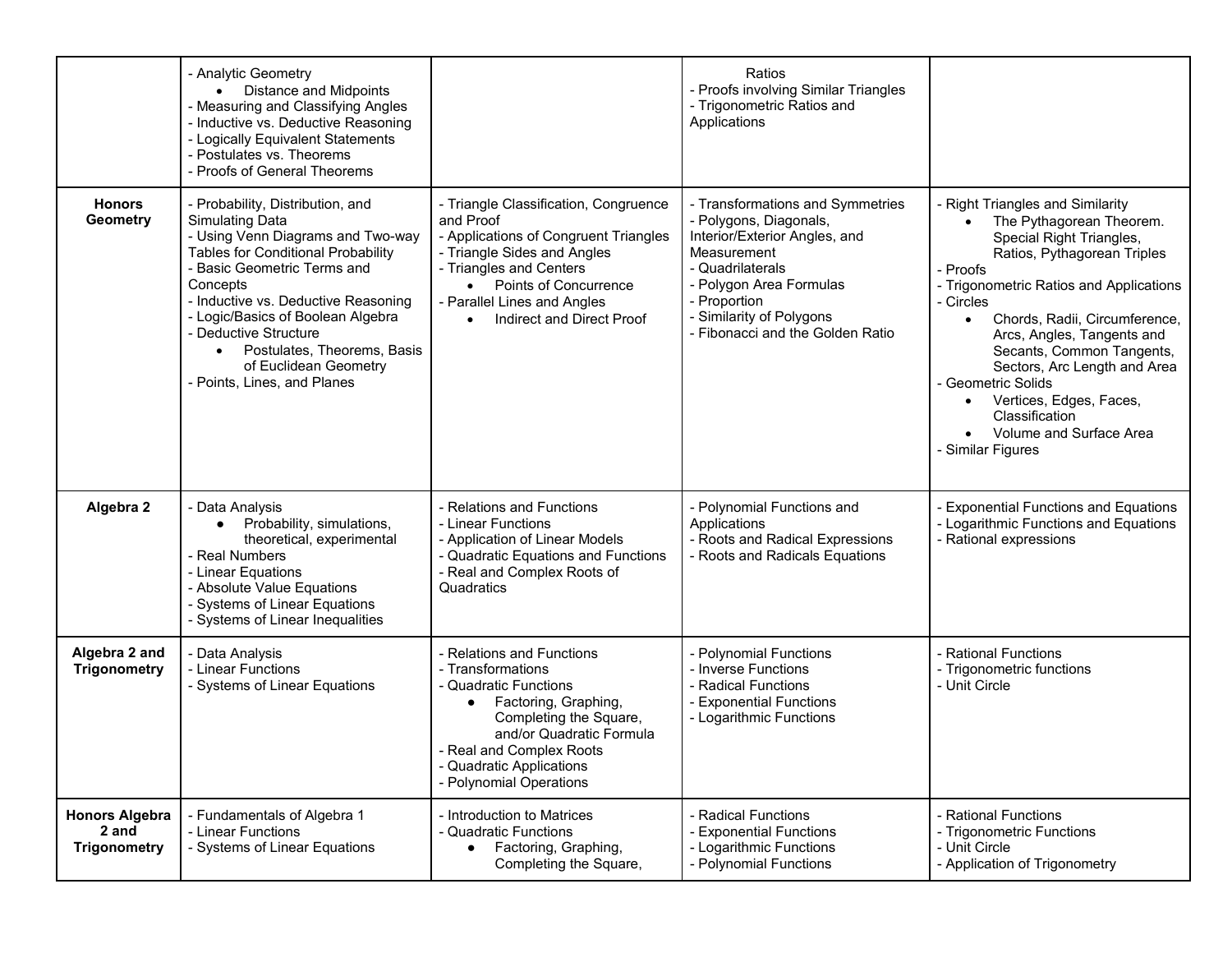|                                       |                                                                                                                                                                                                                                                                                                                                                                 | and/or Quadratic Formula<br>- Real and Complex Roots<br>- Quadratic Applications                                                                                                                                                                                                                                                                      |                                                                                                                                                                                                                                                                                                                                                                                                                                                                                                                                                                                 | - Data Analysis<br>Probability and Measures of<br>$\bullet$<br>Center and Spread                                                                                                                                                                                                                                                                                                                                                           |
|---------------------------------------|-----------------------------------------------------------------------------------------------------------------------------------------------------------------------------------------------------------------------------------------------------------------------------------------------------------------------------------------------------------------|-------------------------------------------------------------------------------------------------------------------------------------------------------------------------------------------------------------------------------------------------------------------------------------------------------------------------------------------------------|---------------------------------------------------------------------------------------------------------------------------------------------------------------------------------------------------------------------------------------------------------------------------------------------------------------------------------------------------------------------------------------------------------------------------------------------------------------------------------------------------------------------------------------------------------------------------------|--------------------------------------------------------------------------------------------------------------------------------------------------------------------------------------------------------------------------------------------------------------------------------------------------------------------------------------------------------------------------------------------------------------------------------------------|
| <b>Pre-Calculus</b>                   | - Data Analysis and Percentages<br>- Introduction to Graphs<br>Distance Formula, Midpoint<br>Formula, Intercepts, and<br>Symmetry<br>- Introduction and Analysis of<br><b>Functions</b><br>Linear, Quadratic, Absolute<br>$\bullet$<br>Value, Square Root,<br>Piecewise, Constant,<br>Identity, Cubic, Cube Root,<br>and Reciprocal                             | - Linear Functions<br>- Quadratic Functions<br>- Polynomial Functions<br>- Rational Functions<br>- Exponential Functions                                                                                                                                                                                                                              | - Exponential Functions<br>- Logarithmic Functions<br>- Trigonometric Terminology<br>Angles, Unit Circle,<br>Radians, Degrees,<br>Properties and Graphs<br>- Trigonometric Functions                                                                                                                                                                                                                                                                                                                                                                                            | - Inverse Trigonometric Functions<br>• Inverse Sine and Cosine<br>- Trigonometric Identities<br>Reciprocal, Even-odd,<br>$\bullet$<br>Pythagorean, Quotient, Sum<br>and Difference<br>- Trigonometric Equations<br>- Applications of Trigonometric<br><b>Functions</b><br>- Four Conic Sections<br>Circle, Parabola, Ellipse,<br>Hyperbola                                                                                                 |
| <b>Honors Pre-</b><br><b>Calculus</b> | - Data Analysis and Percentages -<br>Introduction to Graphs<br>Distance Formula, Midpoint<br>Formula, Intercepts, and<br>Symmetry<br>- Introduction and Analysis of<br>Functions<br>Linear, Quadratic, Absolute<br>$\bullet$<br>Value, Square Root,<br>Piecewise, Constant,<br>Identity, Cubic, Cube Root,<br>and Reciprocal<br>- Review for SAT Reasoning Test | - Linear Functions<br>- Quadratic Functions<br>- Polynomial Functions<br>- Rational Functions<br>- Exponential Functions<br>- Logarithmic Functions<br>- Review for SAT Reasoning Test                                                                                                                                                                | - Trigonometric Terminology<br>Angles, Unit Circle,<br>$\bullet$<br>Radians, Degrees,<br>Properties and Graphs<br>- Trigonometric Functions<br>Sine, Cosine, Tangent,<br>Cotangent, Cosecant, and<br>Secant)<br>- Inverse trigonometric functions<br>Inverse Sine and Cosine<br>- Trigonometric Identities<br>Reciprocal, Even-odd,<br>Pythagorean, Quotient,<br>Sum and Difference, and<br>Double Angle Identities<br>- Trigonometric Identities Proofs<br>- Trigonometric Equations<br>- Review for SAT Reasoning Test<br>and SAT Math Levels 1 and 2<br><b>Subject Tests</b> | - Applications of Trigonometric<br><b>Functions</b><br>- Circle Properties<br>- Four Conic Sections<br>Circle, Parabola, Ellipse,<br>$\bullet$<br>Hyperbola<br>- Systems of Equations, Inequalities,<br>Non-Linear Equations<br>- Sequences and Series<br>- Sigma Notation<br>- Multiplication Principle of Counting,<br>Permutations, and Combinations<br>- Review for SAT Reasoning Test and<br>SAT Math Levels 1 and 2 Subject<br>Tests |
| Intro to<br><b>Statistics</b>         | - Measures of Central Tendency and<br>Interquartile Range<br>- Standard Deviation, Z-scores, and<br>the Normal Curve<br>Scatter Plots, Correlations, and<br>Least-Squares Regression Line<br>- Residual Plots and Interpreting r-<br>squared<br>- Reasons for Relationships<br>Causation, Confounding,<br>and Common Response                                   | Bias and Simple Random Sample<br>- Parameters and Test Statistics of<br>samples<br>- Margin of Error and Confidence<br>Statements<br>- Sampling Errors and Non-Sampling<br>Errors<br>- Placebo and Control Groups<br>- Sampling Surveys<br>- Logic of Experimental Design<br>- Blind and Double-Blind Experiments<br>- Randomized Experimental Design | - Probability and Simulating Data<br>- Independent Events<br>- Probability Models and Sample<br>Space<br>- Venn Diagrams for Probability<br>- Mutually Exclusive Events and<br><b>Conditional Probability</b><br>- Random Variables and Probability<br><b>Distributions</b><br>- Sampling Distribution<br>- Factorials, Permutations, and<br>Combinations                                                                                                                                                                                                                       | - Confidence Intervals and Sample<br>Proportions<br>- Hypothesis Testing, One-sided or<br>Two-sided<br>- Misuses of Inference<br>- Chi-square Tests<br>Goodness of Fit and Two-<br>Way Tables<br>- T-scores and p-values<br>- Inference about a Population Mean                                                                                                                                                                            |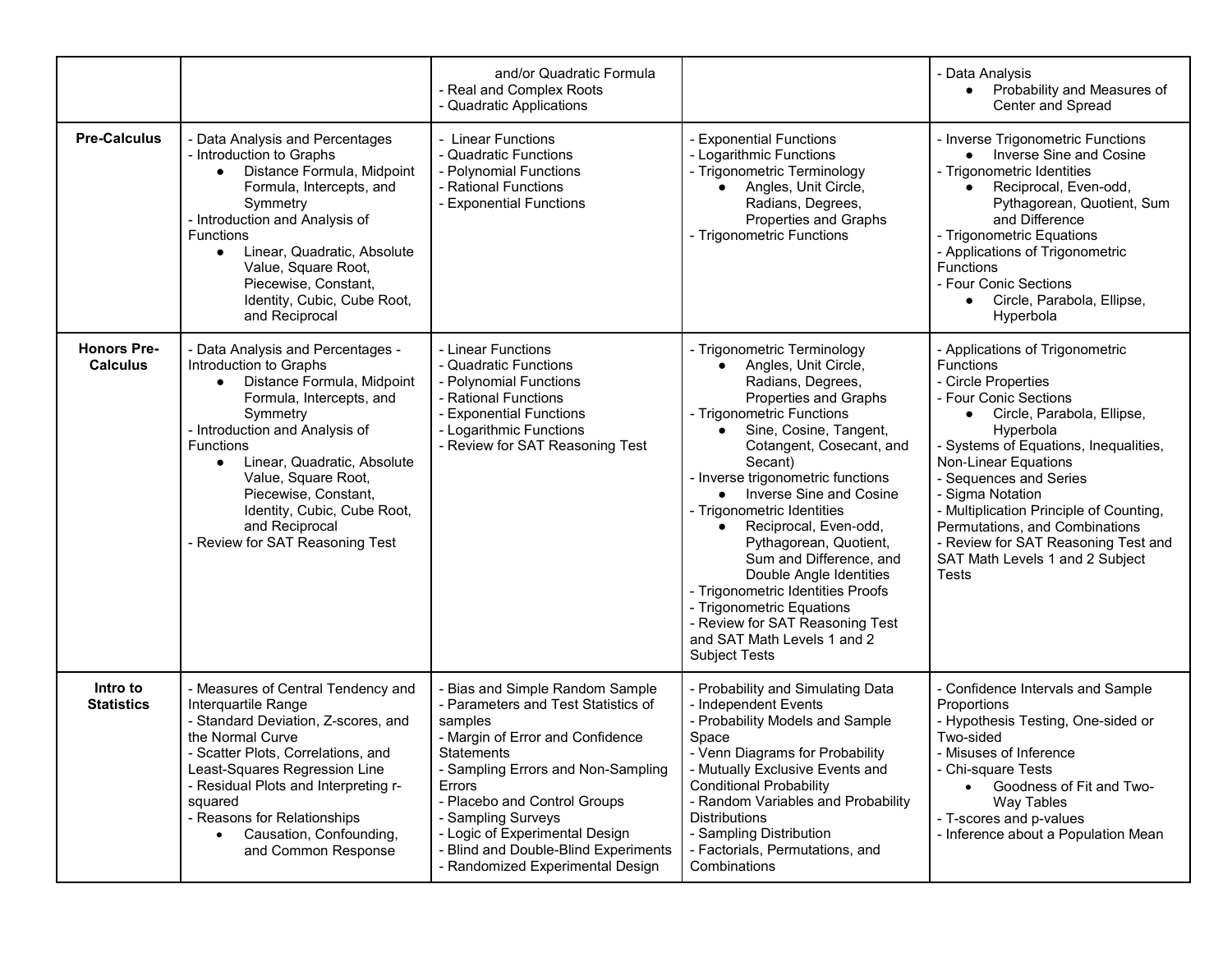|                                        |                                                                                                                                                                                                                                                                                                                               | - Block Designing Experiments<br>- Experiments in the Real World<br>- Ethics in Conducting Experiments                                                                                                                                                                                                                                                                                                                                             | - Binomial Distribution and the<br><b>Binomial Theorem</b>                                                                                                                                                                                                                                                                                                                                        |                                                                                                                                                                                                                                                                                                                                                                                    |
|----------------------------------------|-------------------------------------------------------------------------------------------------------------------------------------------------------------------------------------------------------------------------------------------------------------------------------------------------------------------------------|----------------------------------------------------------------------------------------------------------------------------------------------------------------------------------------------------------------------------------------------------------------------------------------------------------------------------------------------------------------------------------------------------------------------------------------------------|---------------------------------------------------------------------------------------------------------------------------------------------------------------------------------------------------------------------------------------------------------------------------------------------------------------------------------------------------------------------------------------------------|------------------------------------------------------------------------------------------------------------------------------------------------------------------------------------------------------------------------------------------------------------------------------------------------------------------------------------------------------------------------------------|
| <b>Mathematical</b><br><b>Modeling</b> | - Polya's Four-Step Process for<br><b>Solving Problems</b><br>- Basic Principles of Algebra to Solve<br>Real-World Problems<br>- Proportional Reasoning<br>- Functional Relationships Graphically<br>and Algebraically<br>- Mathematical Models to Solve<br>Problems<br>- Linear Functions (Graphically and<br>Algebraically) | - Linear Functions (Graphically and<br>Algebraically) Continued<br>- Applications of Linear Models<br>- Systems of Linear Equations and<br>Inequalities as Mathematical Models<br>- Graphs of Quadratic and<br><b>Exponential Functions</b><br>- Maximum and Minimum values of a<br><b>Function</b><br>- Methods to Solve Quadratic<br>Equations<br>- Exponential Growth and Decay<br>- Applications of Quadratic and<br><b>Exponential Models</b> | - Using Geometric Models to Solve<br>Problems<br>Polygons, Circles, 3-D<br>$\bullet$<br>Figures<br>- Applications of Pythagorean<br>Theorem<br>- Trigonometric Ratios<br>- Applications Involving Trigonometry<br>- Scale factors and proportional<br>relationships<br>- Problem Solving with Statistical and<br><b>Probability Models</b><br>- Measures of Central Tendencies<br>and Variability | - Measures of Central Tendencies and<br>Variability Continued<br>- Normal Distributions and Properties<br>of the Normal Curve<br>- Random Sampling and Bias<br>- Theoretical vs. Experimental<br>Probability<br>- Probability of Simple and Compound<br>Events<br>- Applications of Probability<br>- Personal Finances<br>- Simple vs. Compound Interest<br>- Financing a Mortgage |
| <b>Calculus</b>                        | - Review of Pre-Calculus Topics<br>- Limits and Continuous Functions                                                                                                                                                                                                                                                          | - Differentiation<br>Definition and Basic<br>$\bullet$<br><b>Derivative Rules</b><br>Composite, Implicit, and<br>$\bullet$<br><b>Inverse Functions</b><br>- Contextual Applications of<br>Differentiation<br>Related rates problems,<br>$\bullet$<br>L'Hospital's Rule, and Linear<br>Motion                                                                                                                                                       | - Analytical Applications of<br>Differentiation<br>Function Analysis,<br>$\bullet$<br>Optimization, and The<br>Mean Value Theorem                                                                                                                                                                                                                                                                 | - Integration and Accumulation<br>of Change<br>Riemann Sums, The<br>$\bullet$<br>Fundamental Theorem of<br>Calculus, Using Substitution,<br>Parts, Long Division,<br>Completing the Square, and<br>Antidifferentiation<br>- Applications of Integration<br>Including Area Between Two<br>Curves                                                                                    |
| <b>AP Calculus AB</b>                  | - Review of Pre-Calculus Topics<br>- Limits and Continuous Functions<br>- Differentiation<br>Definition and Basic<br>$\bullet$<br><b>Derivative Rules</b><br>Composite, Implicit, and<br>$\bullet$<br><b>Inverse Functions</b>                                                                                                | - Contextual Applications of<br><b>Differentiation</b><br>Related rates problems,<br>L'Hospital's Rule, and Linear<br>Motion<br>- Analytical Applications of<br>Differentiation<br>Function Analysis,<br>$\bullet$<br>Optimization, and The Mean<br>Value Theorem                                                                                                                                                                                  | - Integration and Accumulation<br>of Change<br>Riemann Sums, The<br>$\bullet$<br>Fundamental Theorem of<br>Calculus, Using<br>Substitution, Parts, Long<br>Division, Completing the<br>Square, and<br>Antidifferentiation<br>- Applications of Integration<br>Including Area Between<br>Two Curves                                                                                                | - Applications of Integration<br>Including Area Between Two<br>Curves<br>- Differential Equations<br><b>Exponential Growth and</b><br>$\bullet$<br>Decay<br>- Review and preparation for the AP<br>Exam<br>- Extension and enrichment topics                                                                                                                                       |
| <b>AP Calculus BC</b>                  | - Review of Pre-Calculus Topics<br>- Limits and Continuous Functions<br>- Differentiation<br>Definition and Basic<br>$\bullet$<br><b>Derivative Rules</b><br>Composite, Implicit, and<br>$\bullet$                                                                                                                            | - Contextual Applications of<br>Differentiation<br>Related rates problems,<br>$\bullet$<br>L'Hospital's Rule, and<br><b>Linear Motion</b><br>- Analytical Applications of                                                                                                                                                                                                                                                                          | - Integration and Accumulation<br>of Change<br>Riemann Sums, The<br>$\bullet$<br>Fundamental Theorem of<br>Calculus, Using<br>Substitution, Parts, Long                                                                                                                                                                                                                                           | - Applications of Integration<br>Including Area Between Two<br>Curves<br>- Review and preparation for the AP<br>Exam<br>- Extension and enrichment topics                                                                                                                                                                                                                          |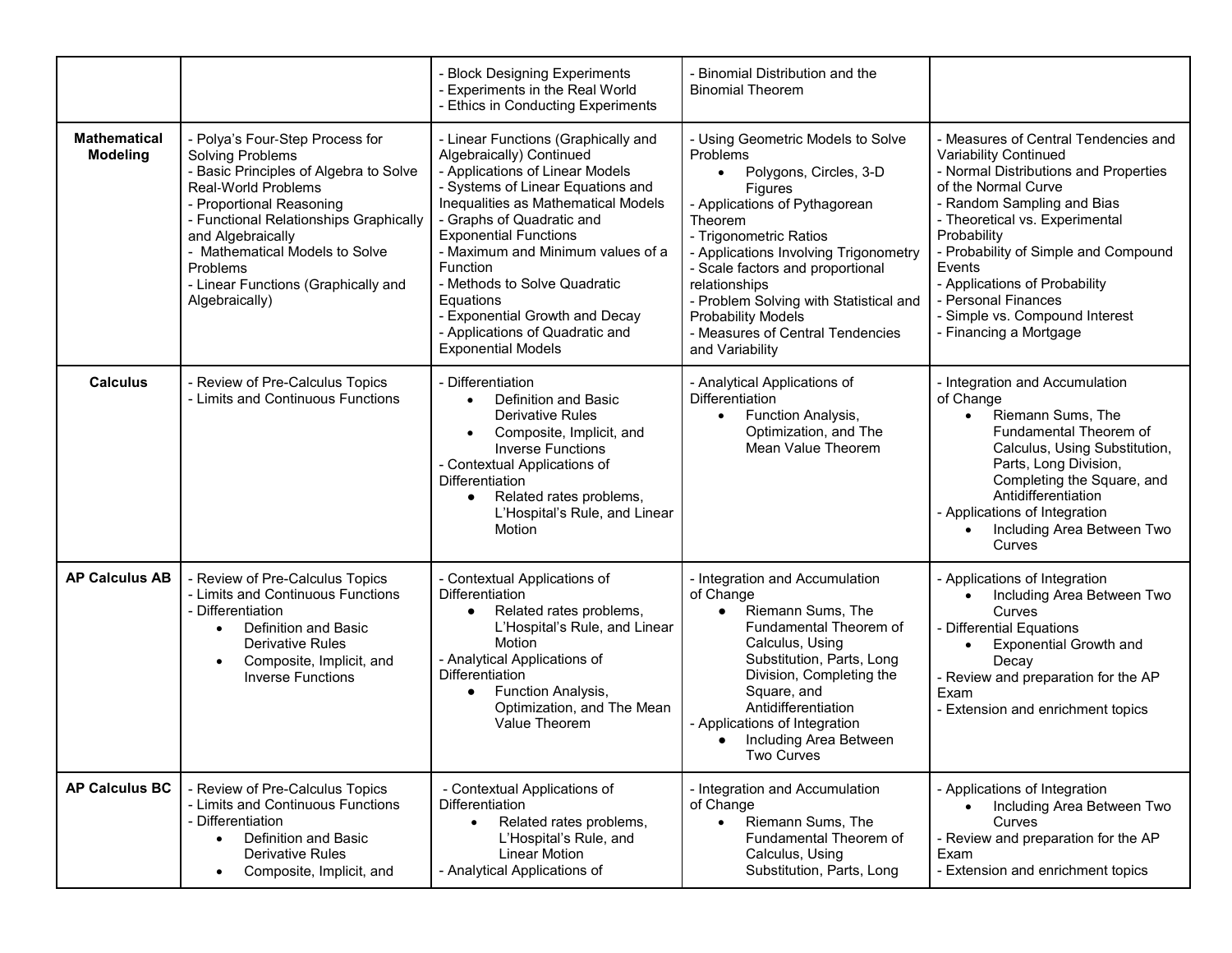|                                                           | <b>Inverse Functions</b>                                                                                                                                                                                                           | Differentiation<br><b>Function Analysis,</b><br>$\bullet$<br>Optimization, and The<br>Mean Value Theorem<br>- Integration and Accumulation<br>of Change<br>Riemann Sums, The<br>$\bullet$<br>Fundamental Theorem of<br>Calculus, Using Substitution,<br>Parts, Long Division,<br>Completing the Square, and<br>Antidifferentiation | Division, Completing the<br>Square, and<br>Antidifferentiation<br>- Applications of Integration<br>Including Area Between<br><b>Two Curves</b><br>- Differential Equations<br><b>Exponential Growth and</b><br>$\bullet$<br>Decay<br>- Infinite Sequences and Series<br>Geometric Series,<br>$\bullet$<br>Divergence/Convergences,<br>Harmonic Series, p-Series,<br>Ratio Test, and Taylor or<br><b>Maclaurin Series</b> |                                                                                                                                                                                                             |
|-----------------------------------------------------------|------------------------------------------------------------------------------------------------------------------------------------------------------------------------------------------------------------------------------------|------------------------------------------------------------------------------------------------------------------------------------------------------------------------------------------------------------------------------------------------------------------------------------------------------------------------------------|--------------------------------------------------------------------------------------------------------------------------------------------------------------------------------------------------------------------------------------------------------------------------------------------------------------------------------------------------------------------------------------------------------------------------|-------------------------------------------------------------------------------------------------------------------------------------------------------------------------------------------------------------|
| <b>AP Statistics</b>                                      | <b>Exploring One-Variable Data</b><br>Tables, Graphs, Distribution,<br>The Normal Distribution<br><b>Exploring Two-Variable Data</b><br><b>Correlation and Linear</b><br>$\bullet$<br>Regression Models,<br><b>Collecting Data</b> | - Collecting Data<br>- Probability, Random Variables, and<br><b>Probability Distributions</b><br>- Sampling Distributions                                                                                                                                                                                                          | - Probability, Random Variables, and<br><b>Probability Distributions</b><br>- Sampling Distributions<br>- Probability, Random Variables, and<br><b>Probability Distributions</b><br>- Inference for Quantitative Data:<br>Proportions, Means, Chi-Square, and<br>Slopes                                                                                                                                                  | - Inference for Quantitative Data:<br>Proportions, Means, Chi-Square, and<br>Slopes<br>- Review and preparation for the AP<br>Exam<br><b>Extension and enrichment activities</b>                            |
| <b>AP Computer</b><br><b>Science A</b>                    | Review of Programming II Concepts<br>- MagPie Lab<br>- Enhanced for Loop<br><b>Basic Inheritance</b><br>Superclasses and<br>$\bullet$<br>Subclasses                                                                                | - Inheritance<br>Overriding Methods,<br>$\bullet$<br>Abstract Methods/Classes,<br>Polymorphism, Creating<br>References<br>- Recursion<br>- Sorting and Searching<br>- Picture Lab                                                                                                                                                  | - Consumer Lab<br>- Celebrity Lab<br>- Topic Presentations<br>- Creative Program                                                                                                                                                                                                                                                                                                                                         | - Review and preparation for the AP<br>Exam<br>- Graphical User Interfaces<br>Windows, Checkboxes, Radio<br>Buttons, Colors/Layouts,<br>Images                                                              |
| <b>AP Computer</b><br><b>Science</b><br><b>Principles</b> | - Number Systems<br>- Introduction to Programming<br>Variables, Conditionals,<br>$\bullet$<br>Functions, and Lists                                                                                                                 | - Introduction to Programming<br>Lists, Loops, Traversals,<br>$\bullet$<br>Parameters, and Returns<br>- AP Create Performance Task                                                                                                                                                                                                 | Digital Information<br><b>Encoding Text and Images</b><br>$\bullet$<br>and Compression<br>- The Internet<br>Networks, Routers,<br>$\bullet$<br>Redundancy, and Protocols<br>- The Digital Divide<br>- Data/Big Data<br>- Machine Learning                                                                                                                                                                                | - Cybersecurity<br>- Global Impacts<br>- Simulations<br>- Heuristics / Undecidable Problems<br>- Computing Innovations<br>- Review and preparation for the AP<br>Exam<br>- Extension and enrichment project |
|                                                           |                                                                                                                                                                                                                                    | <b>Semester Electives</b>                                                                                                                                                                                                                                                                                                          |                                                                                                                                                                                                                                                                                                                                                                                                                          |                                                                                                                                                                                                             |
| <b>Course</b>                                             |                                                                                                                                                                                                                                    | <b>Marking Period 1/3</b>                                                                                                                                                                                                                                                                                                          |                                                                                                                                                                                                                                                                                                                                                                                                                          | <b>Marking Period 2/4</b>                                                                                                                                                                                   |
| Computer<br><b>Programming I</b>                          | - Basic Components on AppLab<br>Events, Labels, Buttons, Variables, and Radio Buttons                                                                                                                                              |                                                                                                                                                                                                                                                                                                                                    | - Control Structures<br>- Functions                                                                                                                                                                                                                                                                                                                                                                                      |                                                                                                                                                                                                             |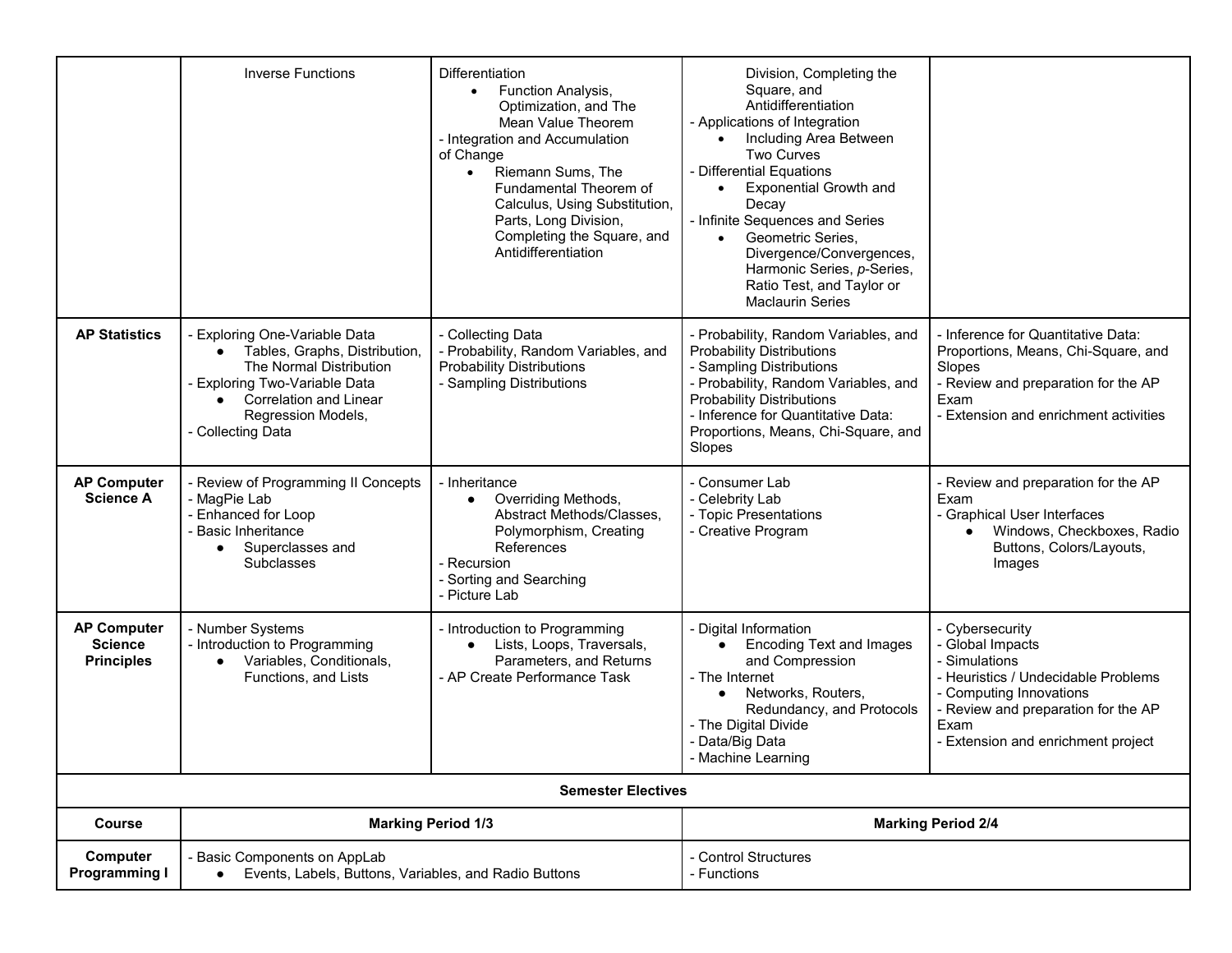|                                                                                                                                                                                                                                                                                                                                                                                                                                                                                                                                                                                                                                                                                                                                                                                                                                  | - Decision Structures                                                                                                                        | - String Functions<br>- Final Application and Poster                                                 |
|----------------------------------------------------------------------------------------------------------------------------------------------------------------------------------------------------------------------------------------------------------------------------------------------------------------------------------------------------------------------------------------------------------------------------------------------------------------------------------------------------------------------------------------------------------------------------------------------------------------------------------------------------------------------------------------------------------------------------------------------------------------------------------------------------------------------------------|----------------------------------------------------------------------------------------------------------------------------------------------|------------------------------------------------------------------------------------------------------|
| Computer<br><b>Programming II</b>                                                                                                                                                                                                                                                                                                                                                                                                                                                                                                                                                                                                                                                                                                                                                                                                | - Java Basics<br>Primitive Types, Method, and Boolean Expressions<br>- Program Flow/Decision Structures<br>- Control Structures<br>- Methods | - Classes and Object-Oriented Programming<br>- Arrays (1D and 2D)<br>- ArrayLists<br>- Final Program |
|                                                                                                                                                                                                                                                                                                                                                                                                                                                                                                                                                                                                                                                                                                                                                                                                                                  | <b>Marking Period Elective</b>                                                                                                               |                                                                                                      |
| <b>SAT Prep</b><br>- Review for the four content areas on the math part of the College Board SAT: Heart of Algebra, Passport to Advanced Mathematics, Problem Solving with Data<br>Analysis, and Additional Topics in Mathematics<br>Linear Expressions, Equations, and Inequalities<br>Systems of Linear Equations/Inequalities<br>Measures of Central Tendency and Variability<br>Probability<br>Ratios, Proportions, Percentages and Unit<br>Scatterplots, Graphs, Tables, and Equations<br><b>Function Notation</b><br>Operations with Polynomials and Complex Numbers<br>Quadratic Equations (Factoring, Graphing, Completing the Square, and/or Quadratic Formula)<br>Rational and Radical Expressions/Equations<br><b>Exponential/Trigonometric Functions</b><br>Congruence and Similarity (Lines, Angles, and Triangles) |                                                                                                                                              |                                                                                                      |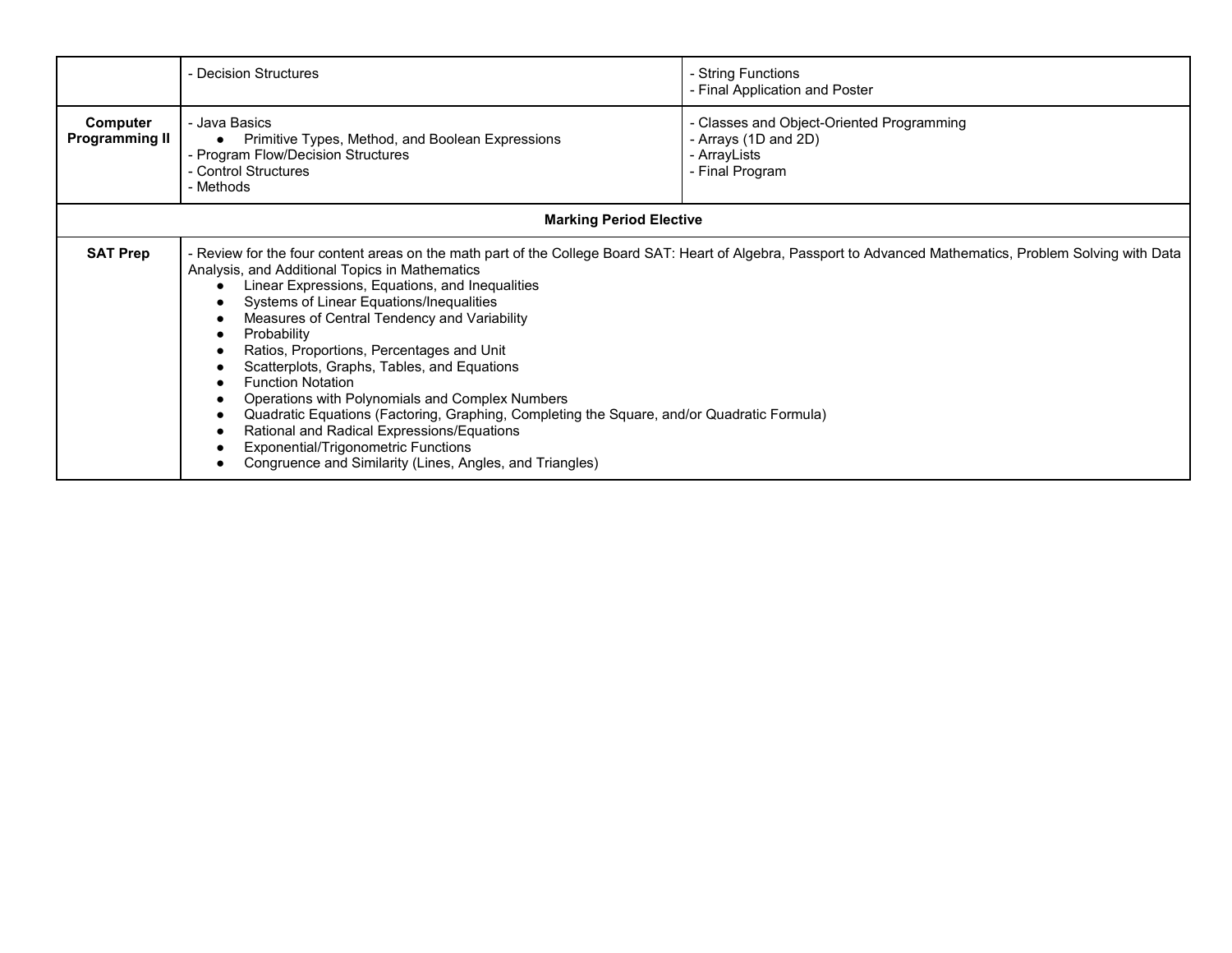| <b>Social Studies Department Curriculum Map</b> |                                                                                                                                                                                                                                                                        |                                                                                                                                                                                                                                                                                                                                                                                                                                                                                                           |                                                                                                                                                                                                                                                                                                                                                                                                                                               |                                                                                                                                                                                                                                                                                                                                                                                                                   |
|-------------------------------------------------|------------------------------------------------------------------------------------------------------------------------------------------------------------------------------------------------------------------------------------------------------------------------|-----------------------------------------------------------------------------------------------------------------------------------------------------------------------------------------------------------------------------------------------------------------------------------------------------------------------------------------------------------------------------------------------------------------------------------------------------------------------------------------------------------|-----------------------------------------------------------------------------------------------------------------------------------------------------------------------------------------------------------------------------------------------------------------------------------------------------------------------------------------------------------------------------------------------------------------------------------------------|-------------------------------------------------------------------------------------------------------------------------------------------------------------------------------------------------------------------------------------------------------------------------------------------------------------------------------------------------------------------------------------------------------------------|
| <b>Course</b>                                   | <b>Marking Period 1</b>                                                                                                                                                                                                                                                | <b>Marking Period 2</b>                                                                                                                                                                                                                                                                                                                                                                                                                                                                                   | <b>Marking Period 3</b>                                                                                                                                                                                                                                                                                                                                                                                                                       | <b>Marking Period 4</b>                                                                                                                                                                                                                                                                                                                                                                                           |
| <b>Concepts of</b><br><b>American Studies</b>   | -Aftermath of the Civil War and<br>Reconstruction<br>- The Civil Rights Movement                                                                                                                                                                                       | - Immigration<br>- Industrial Age<br>- The Great Depression                                                                                                                                                                                                                                                                                                                                                                                                                                               | - American Foreign Policy<br>- Imperialism<br>- Spanish-American War<br>- US involvement in the World Wars<br>World War I<br>World War II                                                                                                                                                                                                                                                                                                     | - The Cold War, Social Changes,<br>and Vietnam<br>- US involvement in the Middle<br>East<br>- War on Terror<br>- Current issues dealing with<br>foreign policy                                                                                                                                                                                                                                                    |
| <b>American Studies</b>                         | - Aftermath of the Civil War and<br>Reconstruction<br>- The Civil Rights Movement                                                                                                                                                                                      | - Immigration<br>- Industrial Age<br>- The Great Depression<br>- Modern American Economy                                                                                                                                                                                                                                                                                                                                                                                                                  | - American Foreign Policy<br>- Imperialism<br>- Spanish-American War<br>- US involvement in the World Wars<br>World War I<br>American foreign policy<br>$\bullet$<br>between the World Wars<br>World War II<br>$\bullet$                                                                                                                                                                                                                      | - The Cold War, Social Changes,<br>and Vietnam<br>- US involvement in the Middle<br>East<br>- War on Terror<br>- Current issues dealing with<br>foreign policy                                                                                                                                                                                                                                                    |
| <b>Honors American</b><br><b>Studies</b>        | - Foundation of American Studies<br>- Aftermath of the Civil War and<br>Reconstruction<br>- The Civil Rights Movement                                                                                                                                                  | - Immigration<br>- Industrial Age<br>- The Great Depression<br>- Modern American Economy                                                                                                                                                                                                                                                                                                                                                                                                                  | - American Foreign Policy<br>- Imperialism<br>- Spanish-American War<br>- US involvement in the World Wars<br>World War I<br>$\bullet$<br>American foreign policy<br>between the World Wars<br>World War II                                                                                                                                                                                                                                   | - The Cold War, Social Changes,<br>and Vietnam<br>- US involvement in the Middle<br>East<br>- War on Terror<br>- Current issues dealing with<br>foreign policy                                                                                                                                                                                                                                                    |
| <b>Concepts of</b><br><b>World Studies</b>      | - Pre-Modern Europe, 2000 BC-<br>1600 AD<br>Geography, Government<br>$\bullet$<br>and Economic Systems<br><b>Impacts of Ancient Greeks</b><br>$\bullet$<br>and Romans<br>Renaissance<br>$\bullet$<br>Enlightenment<br>Age of Reason<br>$\bullet$<br>Age of Exploration | - Modern Europe<br>Geography, Government<br>$\bullet$<br>and Economic Systems<br>Significant and influential<br>$\bullet$<br>individuals<br><b>Industrial Revolution</b><br>$\bullet$<br>World War I, World War II,<br>$\bullet$<br>Cold War<br>- Middle East, 600 - Present<br>Geography, Government,<br>$\bullet$<br>Culture, and Economic<br>Systems<br>Effects of religious and<br>$\bullet$<br>cultural differences<br>Significant and influential<br>$\bullet$<br>individuals of the Middle<br>East | - China, Japan, Korea, and Vietnam,<br>2000 BC - Present<br>Geography, Government,<br>$\bullet$<br>Culture, and Economic<br>Systems<br>Significant and influential<br>individuals of Asia<br>European Influence<br>20th Century Wars<br>- India, 2000 BC - Present<br>Geography, Government,<br>$\bullet$<br>Culture, and Economic<br>Systems<br>Significant and influential<br>individuals of Indian<br>Subcontinent<br>European Imperialism | - Africa, 2000 BC - Present<br>Geography, Government,<br>$\bullet$<br>Culture, and Economic<br>Systems<br>Significant and influential<br>individuals of Africa<br>European Imperialism<br>$\bullet$<br>- Latin America, 2000 BC -<br>Present<br>Geography, Government,<br>$\bullet$<br>Culture, and Economic<br>Systems<br>Significant and influential<br>individuals of Latin<br>America<br>European Imperialism |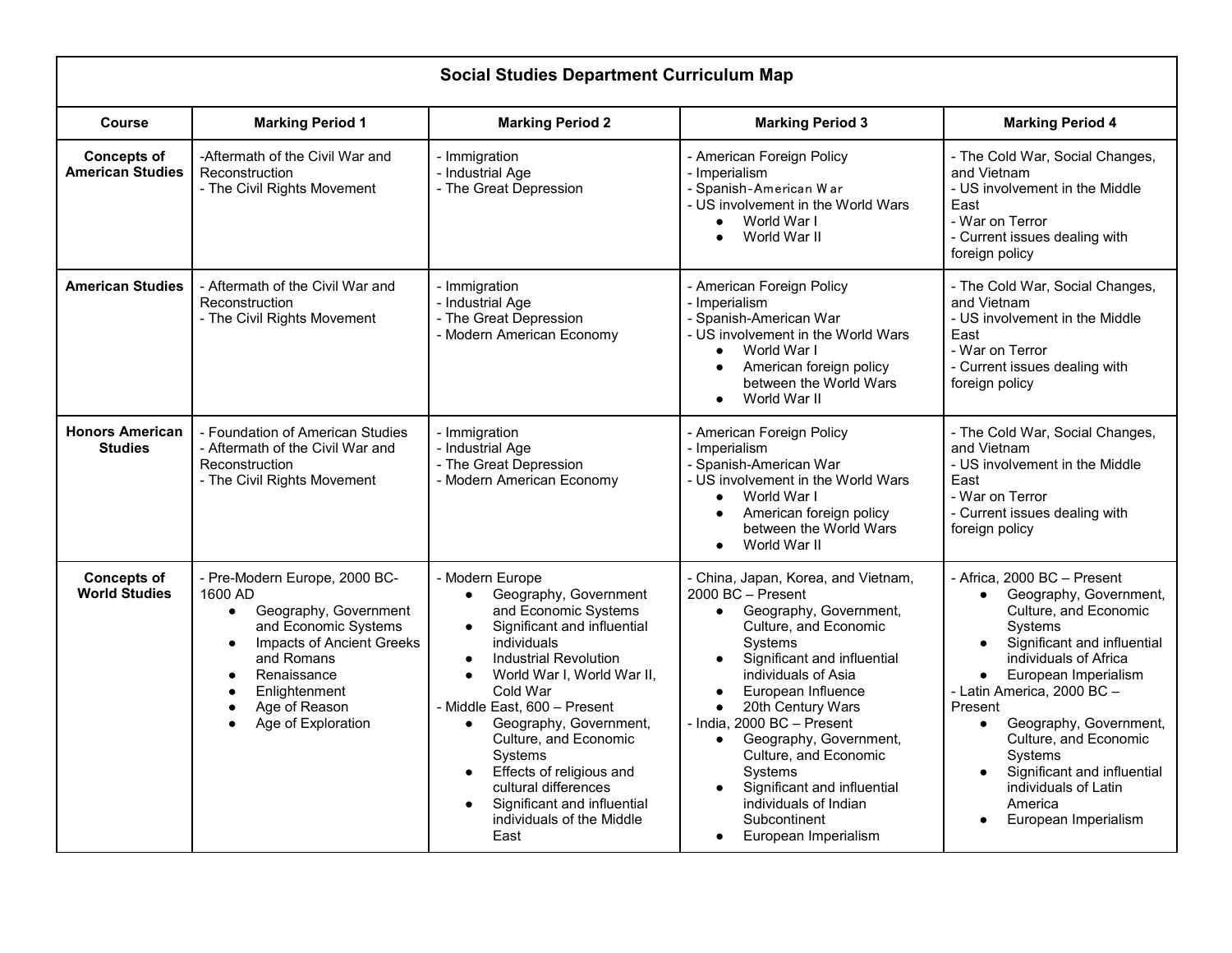| <b>World Studies</b>                         | - From Village Community to City-<br>State, 10,000 BCE-750 BCE<br>- Dawn of Empires to Classical<br>Empires, 2000 BCE-600 CE<br>- The Rise of World Religions,<br>2500 BCE-1500 CE                                                                                                                                                                                         | - World Trade and Global<br>Connections, 1000-1650<br>- Social Change through Philosophy<br>and the Industrial Revolution, 1650-<br>1914                                                                    | - Exploding Technology and Contested<br>Visions of a New International Order,<br>1914-1991                                  | - Evolving Identities, 1945-Present                                                                                                                                                                                |
|----------------------------------------------|----------------------------------------------------------------------------------------------------------------------------------------------------------------------------------------------------------------------------------------------------------------------------------------------------------------------------------------------------------------------------|-------------------------------------------------------------------------------------------------------------------------------------------------------------------------------------------------------------|-----------------------------------------------------------------------------------------------------------------------------|--------------------------------------------------------------------------------------------------------------------------------------------------------------------------------------------------------------------|
| AP U.S. History                              | - Period 1: 1491-1607<br>- Period 2: 1607-1754<br>- Period 3: 1754-1800                                                                                                                                                                                                                                                                                                    | - Period 4: 1800-1848<br>- Period 5: 1844-1877<br>- Period 6: 1865–1898                                                                                                                                     | - Period 6: 1865-1898<br>- Period 7: 1890-1945                                                                              | - Period 8: 1945-1980<br>- Period 9: 1980–Present<br>- Review and preparation for the<br>AP Exam<br>- Extension and enrichment<br>activities                                                                       |
|                                              | - Major Themes Across Units:<br>American and National Identity<br>$\bullet$<br><b>Politics and Power</b><br>$\bullet$<br>Work, Exchange, and Technology<br>$\bullet$<br>America in the World<br>$\bullet$<br>Geography and the Environment<br>$\bullet$<br>American and Regional Culture<br>$\bullet$<br><b>Migration and Settlement</b><br>Social Structures<br>$\bullet$ |                                                                                                                                                                                                             |                                                                                                                             |                                                                                                                                                                                                                    |
| <b>AP World History</b>                      | - The Global Tapestry (1200-1450)<br>- Networks of Exchange (1200-<br>1450)                                                                                                                                                                                                                                                                                                | - Land Based Empires (1450-1750)<br>- Transoceanic Interconnections<br>$(1450 - 1750)$                                                                                                                      | - Revolutions (1750-1900)<br>- Consequences of Industrialization<br>$(1750-1900)$                                           | - Global Conflict (1900-Present)<br>- Cold War and Decolonization<br>$(1900-Present)$<br>- Globalization (1900-Present)<br>- Review and preparation for the<br>AP Exam<br>- Extension and enrichment<br>activities |
| <b>AP European</b><br><b>History</b>         | - Renaissance and Exploration<br>$(1450 - 1648)$<br>- Age of Reformation (1450-1648)<br>- Absolutism and Constitutionalism<br>$(1648 - 1815)$                                                                                                                                                                                                                              | - Scientific, Philosophical and Political<br>Developments (1648-1815)<br>- Conflict, Crisis, and Reaction in the<br>Late 18th Century (1648-1815)<br>- Industrialization and Its Effects<br>$(1815 - 1914)$ | - 19th-Century Perspectives and<br>Political Developments (1815-1914)<br>- 20th-Century Global Conflicts (1914-<br>present) | - Cold War and Contemporary<br>Europe (1914-present)<br>- Review and preparation for the<br>AP Exam<br>- Extension and enrichment<br>activities/project                                                            |
| <b>Concepts of</b><br>American<br>Government | - Foundations of American<br>Democracy<br>Declaration of<br>$\bullet$<br>Independence<br>Articles of Confederation<br>The Constitution/<br>Amendments<br>- Public Policy                                                                                                                                                                                                   | - Political Behavior: Government by<br>the People<br>- Political Parties<br>- Rights, Responsibilities, and Duties<br>of Citizenship                                                                        | - Branches of the Government<br>- Civil Rights and Liberties                                                                | - Comparative and Local<br>Government                                                                                                                                                                              |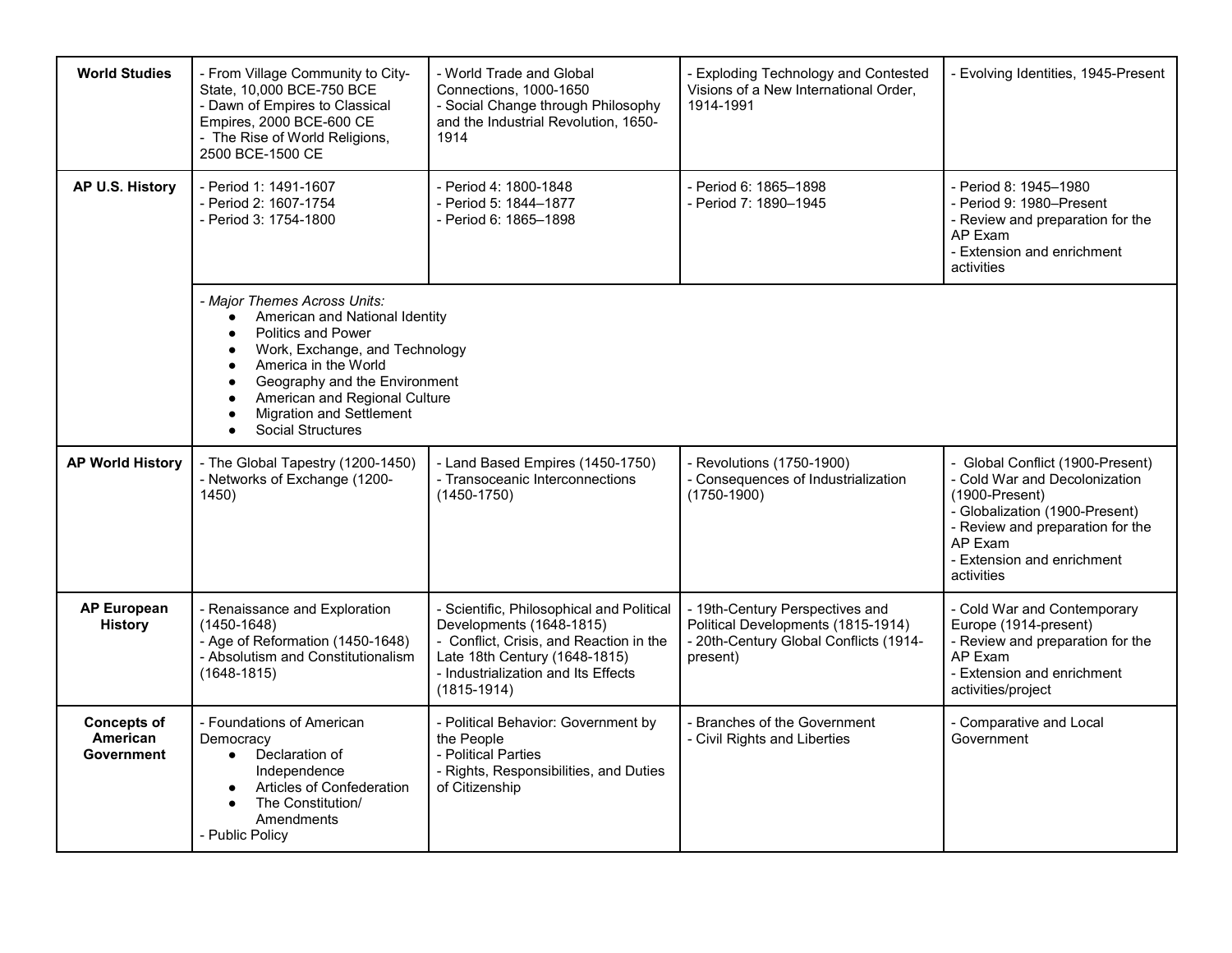| American<br>Government                                            | - Foundations of American<br>Democracy<br>Declaration of<br>$\bullet$<br>Independence<br>Articles of Confederation<br>The Constitution/<br>Amendments<br>- Public Policy | - Political Behavior: Government by<br>the People<br>- Political Parties<br>- Rights, Responsibilities, and Duties<br>of Citizenship                                                        | <b>Branches of the Government</b><br>- Civil Rights and Liberties                                                                                                                                                                  | - Comparative and Local<br>Government                                                                                                                     |
|-------------------------------------------------------------------|--------------------------------------------------------------------------------------------------------------------------------------------------------------------------|---------------------------------------------------------------------------------------------------------------------------------------------------------------------------------------------|------------------------------------------------------------------------------------------------------------------------------------------------------------------------------------------------------------------------------------|-----------------------------------------------------------------------------------------------------------------------------------------------------------|
| AP U.S.<br>Government &<br><b>Politics</b>                        | - Foundations of American<br>Democracy<br>- American Political Ideologies and<br><b>Beliefs</b>                                                                          | - American Political Ideologies and<br><b>Beliefs</b><br>- Political Participation<br>- Interactions Among Branches of<br>Government                                                        | Interactions Among Branches of<br>Government<br>- Civil Liberties and Civil Rights                                                                                                                                                 | - Civil Liberties and Civil Rights<br>- Review and preparation for the<br>AP Exam<br>- Government and Politics<br>Research Project                        |
| <b>AP Comparative</b><br><b>Government and</b><br><b>Politics</b> | - Political Systems, Regimes, and<br>Governments<br>- Political Institutions<br>- Political Culture and Participation                                                    | - Party and Electoral Systems and<br><b>Citizens Organizations</b><br>- Political and Economic Changes<br>and Development<br>- United Kingdom's Political System,<br>Regime, and Government | Russia's Political System, Regime,<br>and Government<br>- China's Political System, Regime, and<br>Government<br>- Mexico's Political System, Regime,<br>and Government<br>- Nigeria's Political System, Regime,<br>and Government | - Iran's Political System, Regime,<br>and Government<br>- Review and preparation for the<br>AP Exam<br>- Comparative Analysis<br><b>Summative Project</b> |
| <b>Concepts of</b><br>Geography                                   | - Geographical Tools and Concepts<br>- Physical, Cultural, and Economic<br>Geography of:<br>United States and Canada                                                     | - Physical, Cultural, and Economic<br>Geography of:<br>Latin America<br>$\bullet$<br>Europe and Russia<br>$\bullet$                                                                         | - Physical, Cultural, and Economic<br>Geography of:<br>• Africa                                                                                                                                                                    | - Physical, Cultural, and Economic<br>Geography of:<br>Asia<br>Pacific Realm                                                                              |
| <b>AP Human</b><br>Geography                                      | - Geography: Its Nature and<br>Perspectives<br>- Population and Migration Patterns<br>and Processes                                                                      | - Cultural Patterns and Processes<br>- Political Patterns and Processes                                                                                                                     | - Cultural Patterns and Processes<br>(continued)<br>- Agriculture and Rural Land-Use<br><b>Patterns and Processes</b><br>- Industrial and Economic Development<br><b>Patterns and Processes</b>                                    | - Cities and Urban Land-Use<br><b>Patterns and Processes</b><br>- Review and preparation for the<br>AP Exam<br>- Service Learning Project                 |
| <b>AP Psychology</b>                                              | - The Science of Psychology<br>- The Biological Perspective<br>- Sensation and Perception<br>- Consciousness: Sleep, Dreams,<br>Hypnosis, and Drugs<br>- Learning        | - Memory<br>- Cognition: Thinking, Intelligence,<br>and Language<br>- Motivation and Emotion<br>- Stress and Health                                                                         | Development Across the Lifespan<br>Theories of Personality<br><b>Psychological Disorders</b><br><b>Psychological Therapies</b>                                                                                                     | - Social Psychology<br>- Review and preparation for the<br>AP Exam<br>- Extension and enrichment<br>activities and projects                               |
| <b>AP</b><br>Microeconomics/<br><b>Macroeconomics</b>             | - Basic Economic Concepts<br>- Supply and Demand<br>- Production, Cost, and the Perfect<br><b>Competition Model</b><br>- Imperfect Competition                           | - Factor Markets<br>- Market Failure and the Role of<br>Government                                                                                                                          | Economic Indicators and the Business<br>Cycle<br>- National Income and Price<br>Determination                                                                                                                                      | - Financial Sector<br>- Long-Run Consequences of<br><b>Stabilization Policies</b><br>- Review and preparation for the<br>AP Exam                          |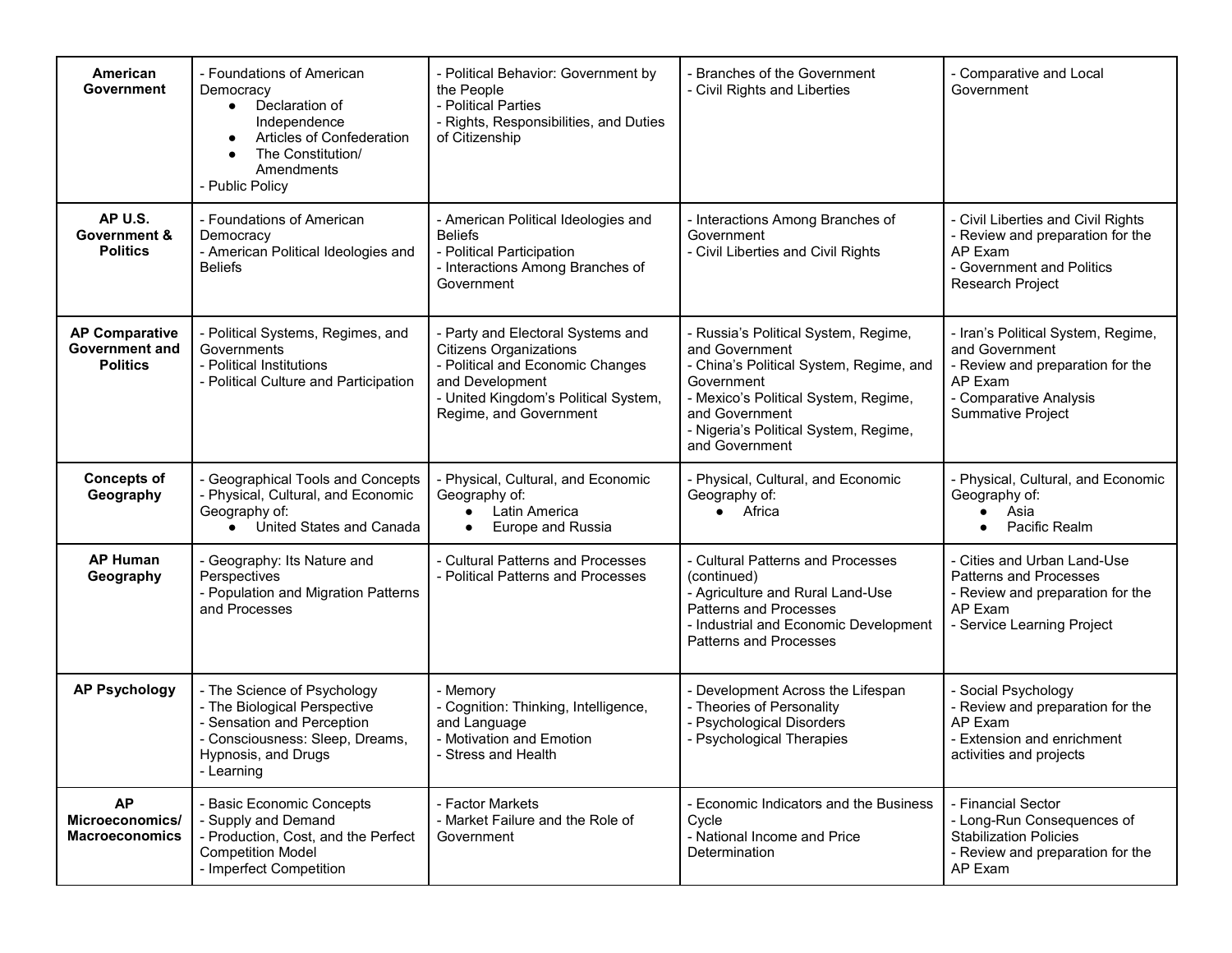|                                            |                                                                                                                                                                             |                           |                                                                                                                                                                       | - Extension and enrichment<br>activities and research |
|--------------------------------------------|-----------------------------------------------------------------------------------------------------------------------------------------------------------------------------|---------------------------|-----------------------------------------------------------------------------------------------------------------------------------------------------------------------|-------------------------------------------------------|
|                                            |                                                                                                                                                                             | <b>Semester Electives</b> |                                                                                                                                                                       |                                                       |
| Course                                     |                                                                                                                                                                             | <b>Marking Period 1/3</b> | <b>Marking Period 2/4</b>                                                                                                                                             |                                                       |
| Geography                                  | - Five Themes of Geography<br>- Physical and Cultural Geography of:<br>United States and Canada<br>Latin America<br>Europe<br>Russia                                        |                           | - Physical and Cultural Geography of:<br>North Africa, Southwest, and Central Asia<br>Africa South of the Sahara<br>South Asia<br>East Asia<br>Southeast Asia         |                                                       |
| <b>Peace Studies</b>                       | - Foundations of Peace/Historical Racism and Discrimination<br>- Holocaust and Genocide                                                                                     |                           | - Peacemakers and Advocacy<br>- Philosophy of War, Modern Movements, and the World Today                                                                              |                                                       |
| Psychology                                 | - History of Psychology<br>- Research Methods<br>- Psychobiology/Learning<br>- Developmental Psychology                                                                     |                           | - Sensation and Perception<br>- Psychopathology<br>- Therapies<br>- Social Psychology                                                                                 |                                                       |
| <b>History Through</b><br>Media            | - Ancient Rome<br>- Medieval Europe and the Dark Ages<br>- The Holocaust in Film                                                                                            |                           | - Pre 1900 America: From Colonies to Empire<br>- America in Crisis: The Great Depression and World War II<br>- Final Project/Cultural Groups in Media                 |                                                       |
| Sociology                                  | - History of Sociology<br>- Three Main Paradigms<br>- Research Methods<br>- Ethics<br>- Culture<br>- Types of Societies                                                     |                           | - Self Development<br>- Socialization<br>- Types of Groups<br>- Formal Organizations<br>- Social Control and Criminal Justice System<br>- Modern Media and Technology |                                                       |
| <b>Social Problems</b>                     | - Social Problems<br>- Research Methods<br>- Collective Behavior<br>- Social Classes, Change and Mobility<br>- Prejudice and Discrimination<br>- Global Patterns            |                           | - Sex, Gender, and Gender Inequality<br>- Global Differences<br>- Aging<br>- Diversity<br>- Development of Economic Systems<br>- Social Epidemiology                  |                                                       |
| <b>American Military</b><br><b>History</b> | - Foundations of the American Military Tradition<br>- Colonial Wars and Revolution<br>- The Birth of a National Military and Westward Expansion<br>- The American Civil War |                           | - Reconstruction<br>- Expanding Westward and Overseas<br>- World War II<br>- Cold War, Hot War and Beyond                                                             |                                                       |
| <b>Economics</b>                           | - Introduction to Economics<br>- Scarcity<br>- Types of Economic Systems<br>- Supply and Demand                                                                             |                           | - Pricing and Incentive<br>- Government and the Economy<br>- Taxes<br>- Government Spending                                                                           |                                                       |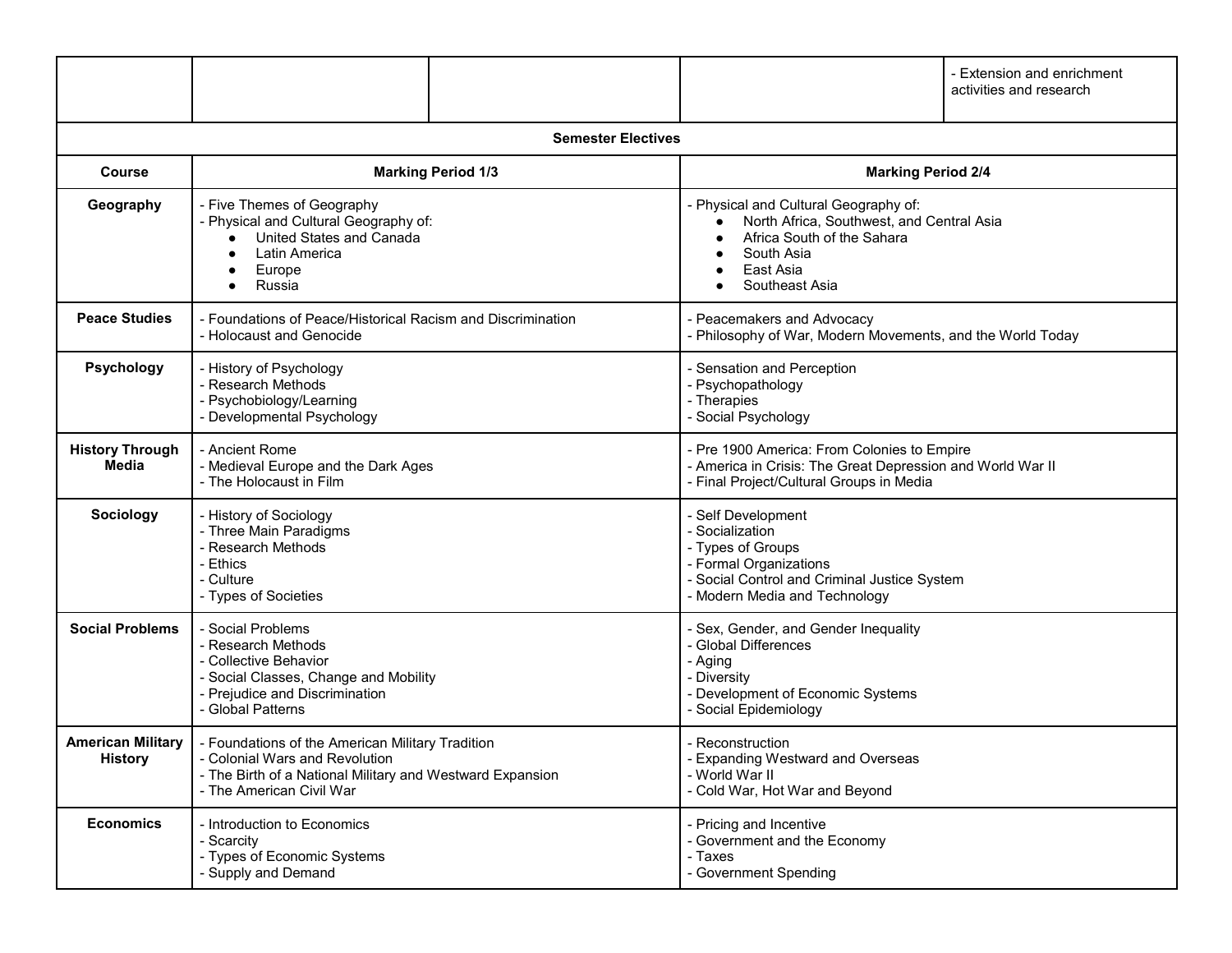|          |                                                                                                                                           | - The Federal Reserve<br>- Globalization                                                    |
|----------|-------------------------------------------------------------------------------------------------------------------------------------------|---------------------------------------------------------------------------------------------|
| Intro to | - Entrepreneurship Basics<br><b>Entrepreneurship</b>   - Supply and Demand<br>- Risks<br>- Recognizing Opportunities<br>- Business Ethics | - Advertising and Marketing<br>- Management<br>- Finances<br>- Legality,<br>- Business plan |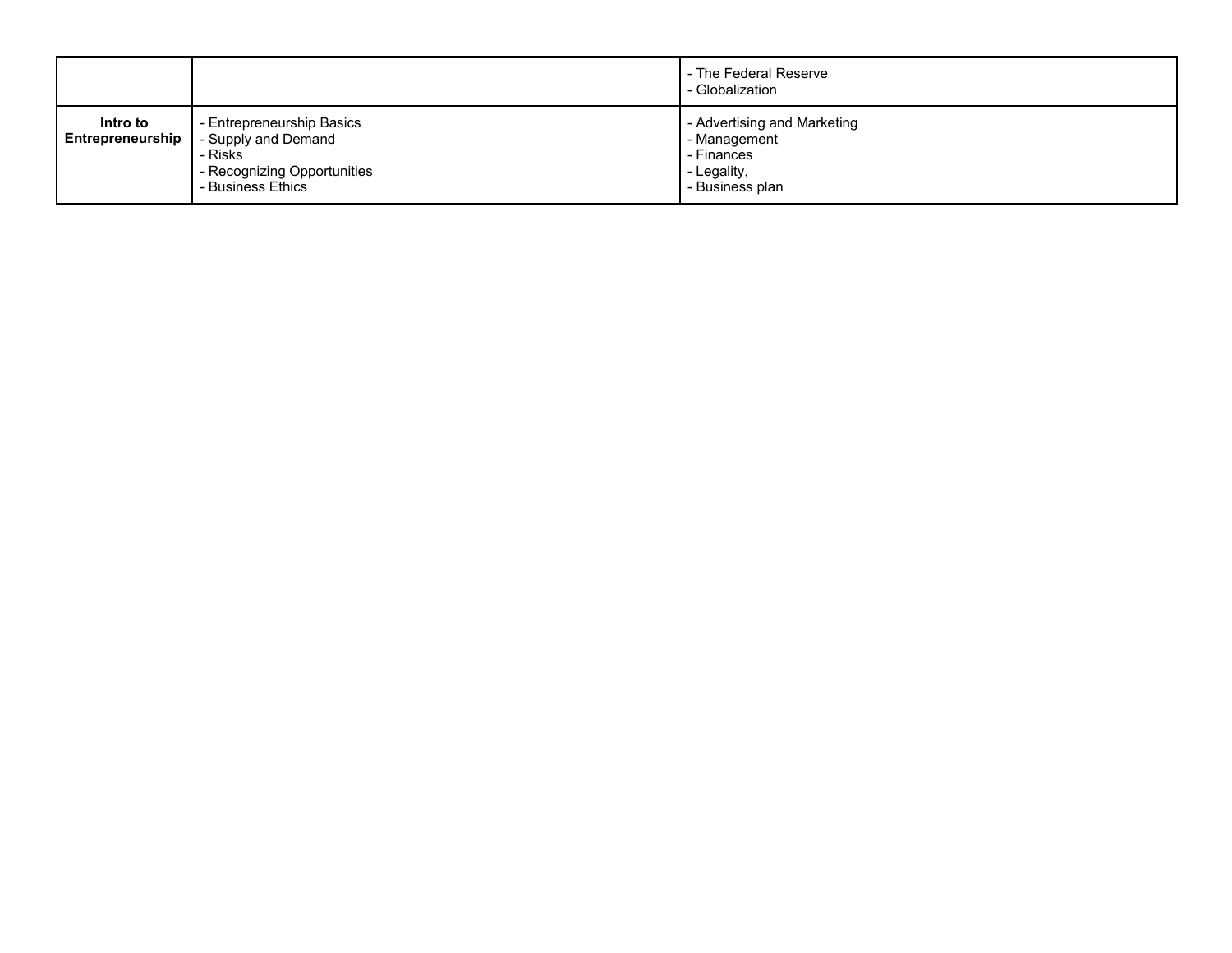|                     | <b>World Languages Department Curriculum Map</b>                                                                                                                                                                                                                                                                                   |                                                                                                                                                                                                                                                                                    |                                                                                                                                                                                                                                                                                                                                                                                                                |                                                                                                                                                                                                                                                                      |  |
|---------------------|------------------------------------------------------------------------------------------------------------------------------------------------------------------------------------------------------------------------------------------------------------------------------------------------------------------------------------|------------------------------------------------------------------------------------------------------------------------------------------------------------------------------------------------------------------------------------------------------------------------------------|----------------------------------------------------------------------------------------------------------------------------------------------------------------------------------------------------------------------------------------------------------------------------------------------------------------------------------------------------------------------------------------------------------------|----------------------------------------------------------------------------------------------------------------------------------------------------------------------------------------------------------------------------------------------------------------------|--|
| <b>Course</b>       | <b>Marking Period 1</b>                                                                                                                                                                                                                                                                                                            | <b>Marking Period 2</b>                                                                                                                                                                                                                                                            | <b>Marking Period 3</b>                                                                                                                                                                                                                                                                                                                                                                                        | <b>Marking Period 4</b>                                                                                                                                                                                                                                              |  |
| French 1            | - Greetings and Courtesies<br>- Introduce someone<br>- Age<br>- Classroom Objects/Commands<br>- Spelling<br>- Email Address<br>- Likes/Dislikes<br>- Agree/Disagree<br>- Activities and Preferences                                                                                                                                | - Describe People<br>- Opinions<br>- Family<br>- Classes<br>- Require/Inquiry                                                                                                                                                                                                      | - Interests<br>- Extend, Accept, and Refuse an<br>Invitation<br>- Make Plans<br>- Offer, Accept, and Refuse Food<br>- Inquire about Food<br>- Food Order<br>- Prices and Check                                                                                                                                                                                                                                 | - Store<br>- Opinions<br>- Prices<br>- Decision-Making<br>- Permission<br>- Frequency of Events<br>- House<br>- Item Location                                                                                                                                        |  |
| French <sub>2</sub> | - Family Nicknames<br>- After-School Activities<br>- Cafés<br>- People / Self<br>- Activities<br>- Emotions<br>- Holidays, Celebrations, Party<br>Preparation<br>- Use of Formal vs. Informal<br>Language<br>- Adjective Agreement<br>- Negative Expressions<br>- Present Tense Regular Verbs<br>- Direct/Indirect Object Pronouns | - Metric System<br>- Typical Foods of Quebec<br>- Shopping in Quebec<br>- The Partitive Article<br>- Indefinite articles UN, UNE, DES<br>- Pronoun Y and EN<br>- Question formation<br>- Prepositions<br>- Review of Object Pronouns<br>- Contractions with À and DE               | - School Places and Events<br>- Computer Terms<br>- Curiosity<br>- Negative Pronouns<br>- Morning Routine<br>- Expressing Impatience<br>- Daily Routine<br>- Recommendations<br>- Childhood Activities<br>- Country Life<br>- Review of Direct/Indirect Object<br>Pronouns<br>- Usage of Object Pronouns with the<br>Passé Compose<br>- Reflexive Verbs<br>- Adverbs and Adverb Placement<br>- Imperfect Tense | - Camping<br>- Nature<br>- Animals<br>- Activities<br>- Parts of the Body<br>- Injuries and Illnesses<br>- Improving Health<br>- Future Tense of Regular/Irregular<br>Verbs<br>- Subjunctive Regular/Irregular Verbs                                                 |  |
| French 3            | - Back-to-School<br>- After-School Activites<br>- Summer (Activities, Things, Places)<br>- Likes/Dislikes<br>- Professions and Services<br>- Telephone and Formal Letter<br>- Regular/Irregular Verbs in Present<br><b>Tense/Future Tense</b><br>- The Passé Composé                                                               | - Legends<br>- Fairy Tales and Fables<br>- Historical Accounts from Africa<br>- Events and Settings from Story<br>- Reciprocal Actions and Emotions<br>- Life Events and Emotions<br>- Review of Imperfect Tense<br>- Reflexive Verbs in the Passé<br>Composé<br>- The Subjunctive | - Nature and Animals<br>- Exploration<br>- Francophone Newspaper and<br>Magazines<br>- News<br>- Direct Pronouns<br>- Sequence of Tenses<br>- Negative Expressions                                                                                                                                                                                                                                             | - Natural Phenomena<br><b>Environmental Issues and Solutions</b><br>- Political Campaign<br>- Government / Government Services<br>- Comparative and Superlative<br>- Future Simple and Perfect<br>- Passive Voice<br>- Prepositions<br>- Adverbs<br>Past Subjunctive |  |
| French 4            | - Prehistoric France and Art<br>- Current French Provinces and<br>Departments<br>- Gallic Period in France                                                                                                                                                                                                                         | - Read and Discuss French Literary<br><b>Pieces</b><br>- Formation and Use of Future and<br><b>Conditional Tenses of</b><br>Regular/Irregular Verbs and Present                                                                                                                    | - History of France in 18 <sup>th</sup> Century,<br>Louis XV, Madame de Pompadour,<br>Pre-Revolutionary France, Louis XVI,<br>Marie Antoinette, the Estates<br>General, French Revolution                                                                                                                                                                                                                      | - Napoleon<br>- Leadership in France through 19th<br>Century<br>- Impressionist Movement in Art<br>- 20 <sup>th</sup> Century France                                                                                                                                 |  |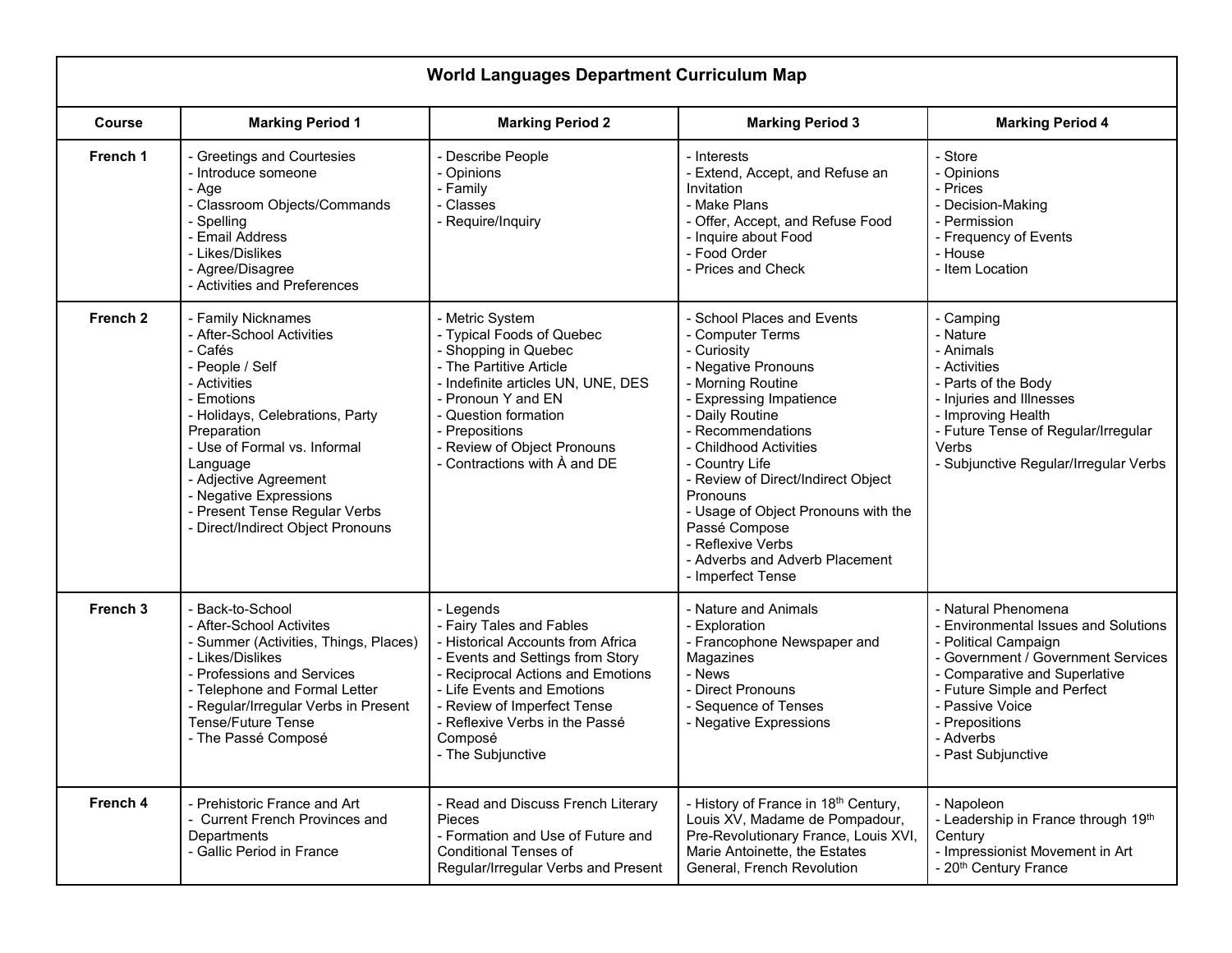|                  | - Clovis' Death, the Normand<br>Conquest, William the Conqueror,<br>and the Bayeux Tapestry<br>- Conjugation and Use of Select<br>Verbs<br>- Usage of Articles and Gender<br><b>Nouns</b><br>- Present and Imperative formations<br>of the three regular classifications of<br>verbs -er, - ir, -re verbs<br>- Formation and Placement of<br>Adverbs<br>- Passé Composé and Imparfait<br>- Cultural Differences and Similarities                          | and Past Subjunctive of<br>Regular/Irregular Verbs<br>- Francois I, Henry IV, L'Académie<br>Française, Louis XIV, and Versailles<br>- Personal and Public Identities<br>- Review of Numbers (Cardinal and<br>Ordinal)<br>- Cultural Differences and Similarities                                                                                                                                              | and Storming of the Bastille Prison<br>- Official Time Schedules<br>- Conjugation and use of<br>Reflexive/Reciprocal Verbs<br>- French Narratives<br>- Adjectives and Negative Phrases<br>- Present Participle<br>- Possessive/ Relative Pronouns                                                                                                                          | - Future and Conditional Tenses<br>- Love, Friendship and Family<br>- Cultural Differences and Similarities                                                                                                                                                                                                                                                                        |
|------------------|-----------------------------------------------------------------------------------------------------------------------------------------------------------------------------------------------------------------------------------------------------------------------------------------------------------------------------------------------------------------------------------------------------------------------------------------------------------|---------------------------------------------------------------------------------------------------------------------------------------------------------------------------------------------------------------------------------------------------------------------------------------------------------------------------------------------------------------------------------------------------------------|----------------------------------------------------------------------------------------------------------------------------------------------------------------------------------------------------------------------------------------------------------------------------------------------------------------------------------------------------------------------------|------------------------------------------------------------------------------------------------------------------------------------------------------------------------------------------------------------------------------------------------------------------------------------------------------------------------------------------------------------------------------------|
| <b>AP French</b> | - Tolerance<br>- Environmental Issues<br>- Health<br>- Human Rights and Politics<br>- Food<br>- War and Peace<br>- Usage of Present Tense and<br>Imperative Forms of Regular/Irregular<br>Verbs<br>- Gender and Agreement of Nouns<br>and Articles<br>- Usage of the Recent Past, Passé<br>Compose, and Past Participle<br>- Cultural Differences                                                                                                         | - Innovations and Inventions<br>- Science and Ethics<br>- Technology and Intellectual<br>Property<br>- Publicity and Consumers<br>- Usage and Formation of Adjectives<br>and Adverbs<br>- Comparison of Past Tenses<br>including the Imperfect and Passé<br>Simple<br>- Usage of Future, Future Antérieur,<br><b>Conditional and Conditional Past</b><br><b>Tenses</b><br>- Cultural Differences              | - Rites of Passage<br>- Patriotism and Nationalism<br>- Education Communities<br>- National and Ethnic Identities<br>- Beliefs and Value Systems<br>- Alienation and Assimilation<br>- Sports and Leisure<br>- Language and Identity<br>- Usage of Possessive and<br><b>Demonstrative Adjectives</b><br>- Usage of the Subjunctive Verb<br>Tense<br>- Cultural Differences | - Family Structure<br>- Childhood and Adolescence<br>- Customs and Heritage<br>- Friendship and Love<br>- Architecture<br>- Visual and Performing Arts<br>- Usage of Relative Pronouns<br>- Review of Prepositions and<br>Conjunctions<br>- Negative Words Usage<br>- Cultural Differences<br>- Review and preparation for the AP<br>Exam<br>- Extension and enrichment activities |
| German 1         | - Alphabet<br>- Feelings<br>- Greetings & Farewells<br>- Numbers 0-100 and Ordinal<br><b>Numbers</b><br>- Days, Months and Birthday<br>- Name, Age, Location<br>- Family<br>- Pets<br>- Appearance and Character<br>- Basic Geographical Vocabulary<br>- Subject Pronouns (Singular and<br>Plural)<br>- Definite/Indefinite Articles<br>- Conjugation of Regular Verbs<br>- Possessive Adjectives<br>- Negative Article<br>- Formation of Basic Questions | - Leisure Activities<br>- Instruments and Games<br>- Indications of Time<br>- Sequencing Words<br>- Likes/Dislikes<br>- School Types<br>- School Subjects and Grades<br>- School Supplies and Currency<br>- Time and Duration<br>- Expressions of Sympathy,<br>Encouragement, and Praise<br>- Conjugation of Regular Verbs<br>- Syntax in Statements and<br>Questions<br>- Accusative Case for Direct Objects | - Hunger and Thirst<br>- Table Settings<br>- Food Related Content<br>- Taste<br>- Types of Houses<br>- House Details<br>- Email<br>- Accusative Case for Direct Objects<br>- Dative Case<br>- Addressing People Formally                                                                                                                                                   | - Clothing Items/Fit and Look<br>- Colors<br>- Prices<br>- Clothing Store Options<br>- Names of Stores and Facilities<br>- Directions<br>- Frequency<br>- Separable Prefix Verbs                                                                                                                                                                                                   |
| German 2         | - Luggage                                                                                                                                                                                                                                                                                                                                                                                                                                                 | - Vacation Destinations                                                                                                                                                                                                                                                                                                                                                                                       | - Restaurant Foods                                                                                                                                                                                                                                                                                                                                                         | - Hobbies                                                                                                                                                                                                                                                                                                                                                                          |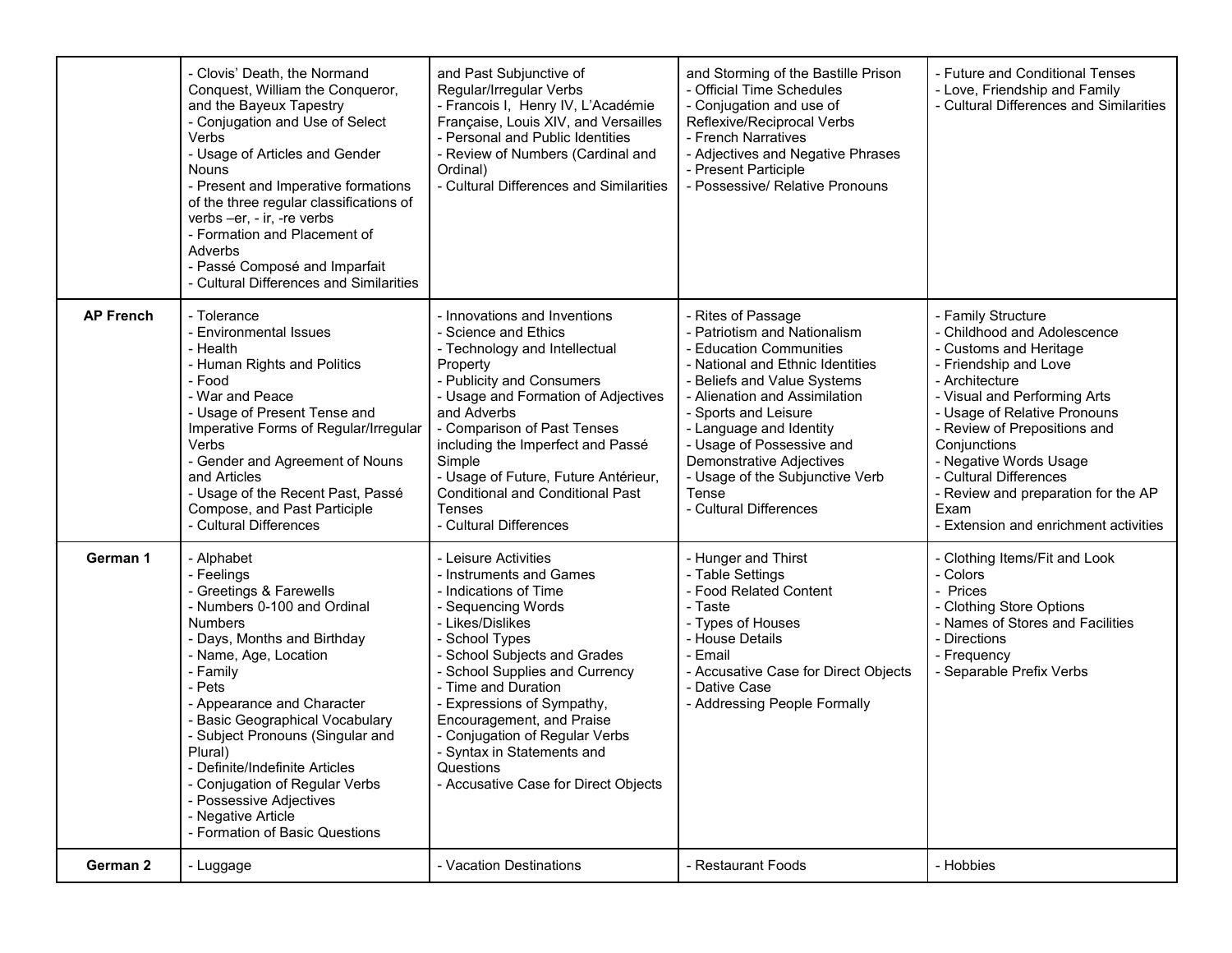|                  | - Airport Facilities<br>- Airport Jobs<br>- Transportation<br>- Youth Hostels<br>- Morning Routine<br>- Camping Items<br>- Adjectives and Adverbs/Superlative<br>Forms<br>- Reflexive Verbs<br>- Dative and Accusative Cases                                                                                                                  | - Weather Expressions<br>- Housing Comparison<br>- Activities at Home<br>- Farm Animals and Pets<br>- Regular/Irregular Verbs in Narrative<br>Past Tense<br>- Infinitives                                                                 | - Table Settings and Tableware<br>- Fruits and Vegetables<br>- German Department Store<br>- The Genitive/Prepositions<br>- Demonstrative Pronouns<br>- Question Words                                                                                                            | - Interests<br>- Contemporary Discussion Topics<br>- Outdoor Survival Skills<br>- Amusement Park Attractions<br>- Holidays/Greetings<br>- Adjectives                                                                                                                                                                                                                              |
|------------------|-----------------------------------------------------------------------------------------------------------------------------------------------------------------------------------------------------------------------------------------------------------------------------------------------------------------------------------------------|-------------------------------------------------------------------------------------------------------------------------------------------------------------------------------------------------------------------------------------------|----------------------------------------------------------------------------------------------------------------------------------------------------------------------------------------------------------------------------------------------------------------------------------|-----------------------------------------------------------------------------------------------------------------------------------------------------------------------------------------------------------------------------------------------------------------------------------------------------------------------------------------------------------------------------------|
| German 3         | - Travel/Transportation<br>- Airport Jobs<br>- Sightseeing<br>- Film and Cinema<br>- Coordinating and Subordinating<br>Conjunctions<br>- Present Perfect and Narrative Past<br>- Expressions for Times of Day                                                                                                                                 | - Values/Beliefs<br>- Technology/Internet<br>- Board Games<br>- Cars/Dashboard<br>- Relative Pronouns<br>- Present Subjective II: Request and<br>Wishes<br>- Compound Nouns<br>- Imperative<br>- Prepositional Verbs<br>- If/Then Clauses | - Austria Tourism<br>- Hiking<br>- Class Reunion<br>- Job and Applying<br>- Comparative and Superlative<br>- Comparison of Adjectives/Adverbs<br>- If/Then Statements in Past Tense<br>- Da-Compounds<br>- Double Infinitive<br>- Narrative Past and Present/Past<br>Subjunctive | - Hobbies and Interests<br>- Health and Nutrition<br>- Sports Equipment<br>- Relative Pronouns<br>- Wo-Compounds<br>- Infinitive Clauses<br>- The Genitive                                                                                                                                                                                                                        |
| German 4         | - Free Time Activities<br>- Technology Use of Germans<br>Communication,<br>$\bullet$<br>Entertainment, and News<br>- Present Tense Formation of<br>Regular/Irregular Verbs<br>- Past Tense Formation of<br>Regular/Irregular Verbs                                                                                                            | - History Since World War II<br>- Family Structure<br>- Family and Career<br>- Verb Positions in Statements and<br>Questions<br>- Dependent and Independent<br>Clauses<br>- Nominative and Accusative Cases<br>- Time Expressions         | - Popular Music<br>• Types and Bands<br>- Careers<br>- German School System<br>- Dative Case<br>- Time Expressions with Dative Case<br>- Da- and Wo-Compounds<br>- The Genitive Case                                                                                             | Ethnic Make-Up<br>- Contribution of Immigrants to<br>Germany<br>- Obstacles Faced by Immigrants into<br><b>German Society</b><br>- Common Stereotypes<br>- German Attitude Toward Americans<br>and Self<br>- Cultural Misunderstandings<br>- Preceded and Unpreceded<br>Adjectives<br>- Comparison of Adjectives/Adverbs<br>- The Subjunctive II Tense<br>- Conditional Sentences |
| <b>AP German</b> | - German school customs<br>- Free Time Activities of German<br>Young People<br>- Important Ages and Rites of<br>Passage for Teenagers in German<br>Society<br>- Structure of the German<br>Educational system<br>- Post Graduation Options for<br>Teenagers in German Society<br>- Usage of Present Tense, Past<br>Tense, and Reflexive Verbs | - Technology<br>- Obtaining Information<br>- Internet Privacy<br>- Social Networking<br>- Customs and Values<br>- Role of Art in German Society<br>- Graffiti in Germany<br>- Food and Culture<br>- Cultural Differences                  | - Recycling in Germany<br>- Nuclear Power in Germany<br>- Fossil Fuels and Renewable Energy<br>in Germany<br>- German Inventors<br>- Social Media<br>- Data Protection and Online privacy<br>- Usage of Subjunctive II<br>- Cultural Differences                                 | - Immigration to Germany<br>- Emigration from Germany<br>- What is German? What is<br>Germany?<br>- Symbols and History<br>- Germany's Position in Europe<br>- Usage of Dative, Accusative, and<br><b>Two-Way Prepositions</b><br>- Usage of Coordinating and<br>Subordinating conjunctions<br>- Multicultural Society                                                            |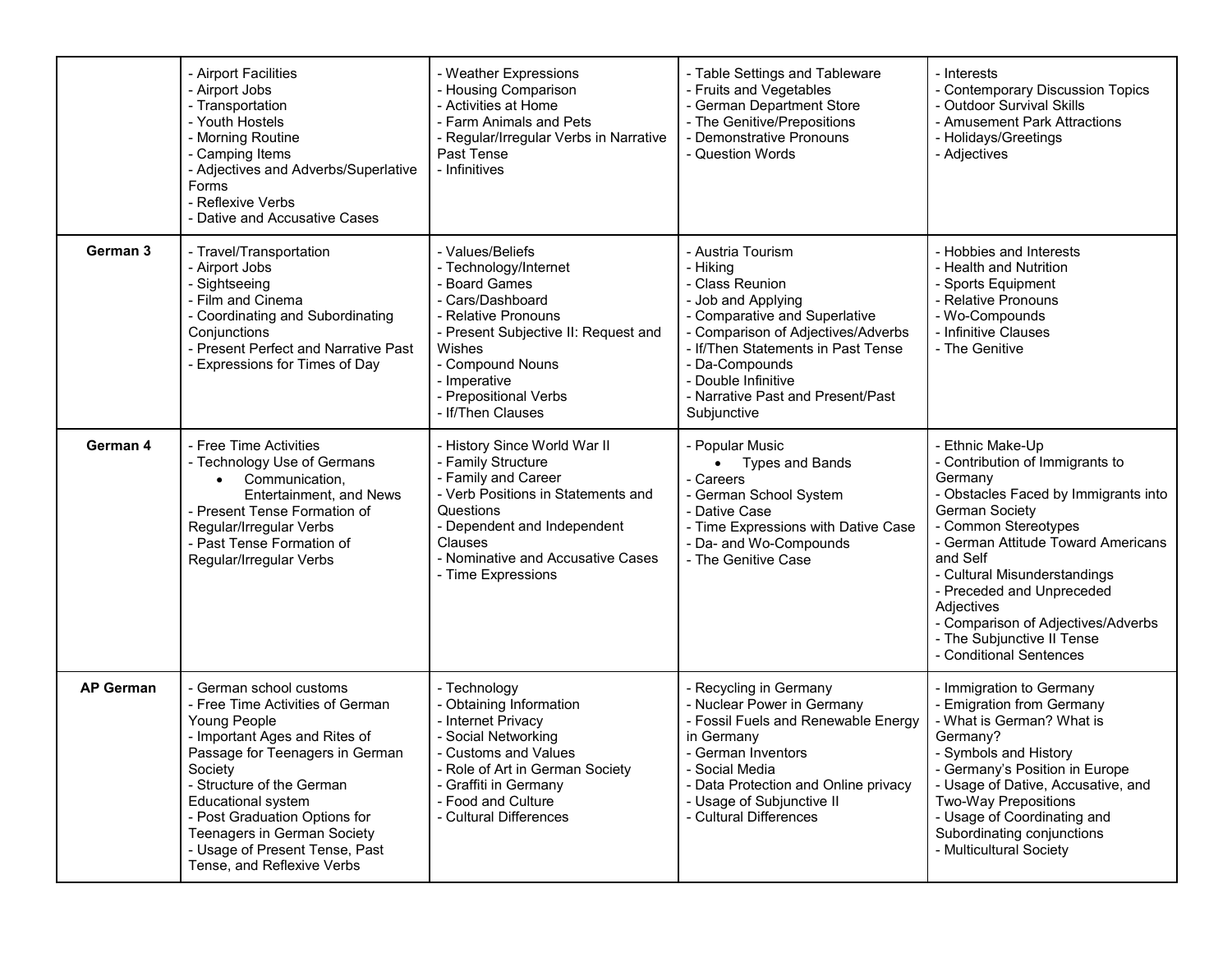|                      | - Usage of the Comparative and<br>Superlative<br>- Usage of Da and Wo Compounds<br>- Cultural Differences                                                                                                                                                                                                                                                                                                                                       |                                                                                                                                                                                                                                                                                                           |                                                                                                                                                                                                                                                                                                                      | - Integration of Foreigners into<br>Society<br>- Review and preparation for the AP<br>Exam<br>- Extension and enrichment activities                                                                                       |
|----------------------|-------------------------------------------------------------------------------------------------------------------------------------------------------------------------------------------------------------------------------------------------------------------------------------------------------------------------------------------------------------------------------------------------------------------------------------------------|-----------------------------------------------------------------------------------------------------------------------------------------------------------------------------------------------------------------------------------------------------------------------------------------------------------|----------------------------------------------------------------------------------------------------------------------------------------------------------------------------------------------------------------------------------------------------------------------------------------------------------------------|---------------------------------------------------------------------------------------------------------------------------------------------------------------------------------------------------------------------------|
| Spanish 1            | - Greetings and Courtesies<br>- Leave-Taking Phrases<br>- Introductions<br>- Exchanging Phone Numbers<br>- Origin<br>- Numbers 1-10<br>- Addressing People Formally vs.<br>Informally<br>- Spanish Alphabet and<br>Pronunciation<br>- Date and Weather<br>- Cultural Differences and Similarities<br>- Likes/Dislikes<br>- Subject Pronouns<br>- Definite and Indefinite Articles<br>- Agreement of Nouns and Adjectives<br>- Basic Transitions | - Time<br>- Daily Schedules<br>- Frequency<br>- School Subjects<br>- Classroom Activities<br>- Classroom Objects<br>- Adverbs/Adjectives<br>- Prepositions of Location<br>- Select questions<br>- Cultural Differences and Similarities                                                                   | - Meals and Common Foods<br>- Food Likes/Dislikes<br>- Family and Pets<br>- Asking/Answering Questions with<br><b>Target Question Words</b><br>- Select Verb Conjugation<br>Possessive Adjectives<br>- Comparatives and superlatives<br>- Cultural Differences and Similarities                                      | - Seasons and Weather<br>- Clothing Descriptions<br>- Stores and Places<br>- Discuss Purchases<br>- Use of Direct Object Pronouns<br>- Cultural Differences and Similarities                                              |
| Spanish <sub>2</sub> | - Descriptions of People<br>- Activities<br>- Places<br>- Emotions<br>- Food<br>- Travel Preparations<br>- Airport<br>- Around Town<br>- Vacation Activities<br>- Vacation Lodgings<br>- Gifts and Souvenirs<br>- Definite/Indefinite Articles<br>- Adjectives<br>- Present Tense Regular/Stem-<br><b>Changing Verbs</b><br>- Direct/Indirect Object Pronouns<br>- Using Interrogatives                                                         | - Sports<br>- Staying Healthy<br>- Daily Routines<br>- Sequencing Words<br>- Parts of the Body<br>- Clothing and personal items<br>- Places to shop<br>- Expressing opinions<br>- Demonstrative Adjectives and<br>Pronouns<br>- Reflexive Verbs<br>- Present Progressive<br>- Pronouns After Prepositions | Marketplace Items<br><b>Expressions of Courtesy</b><br>- Legend Terms<br>- People Descriptions<br>- Ancient Civilizations and Modern<br>Cities<br>- Giving Directions<br>- Past Participles as Adjectives<br><b>Expressions of Time</b><br>Irregular Preterite Verbs<br>- Imperfect tense<br>Preterite vs. Imperfect | - Ingredients<br>- Food Preparation<br>- Food Description<br>- Meals<br>- Phrases Used in a Restaurant<br>- Restaurant Dishes<br>- Formal Commands<br>- Formal Commands with Pronouns<br>- Affirmative and Negative Words |
| Spanish 3            | - Descriptions of People<br>- Activities<br>- Places<br>- Emotions<br>- Daily Routine<br>- Food<br>- Camping Trip Terminology                                                                                                                                                                                                                                                                                                                   | - Volunteer Activities<br>- Project Organization<br>- Persuade or Influence Others<br>- Media/Actions<br>- Express Opinions<br>- Community<br>- Environmental Concerns                                                                                                                                    | - Social Awareness<br>- Inventions<br>Mistakes<br>Persistence<br>Present/Support Opinion<br>- Personal Characteristics and<br>Professions                                                                                                                                                                            | - Personal Possessions<br>- Computers<br>- Email<br>- Online Chats<br>- Requirements<br>- Subjunctive with<br>Conjunctions/Unknown                                                                                        |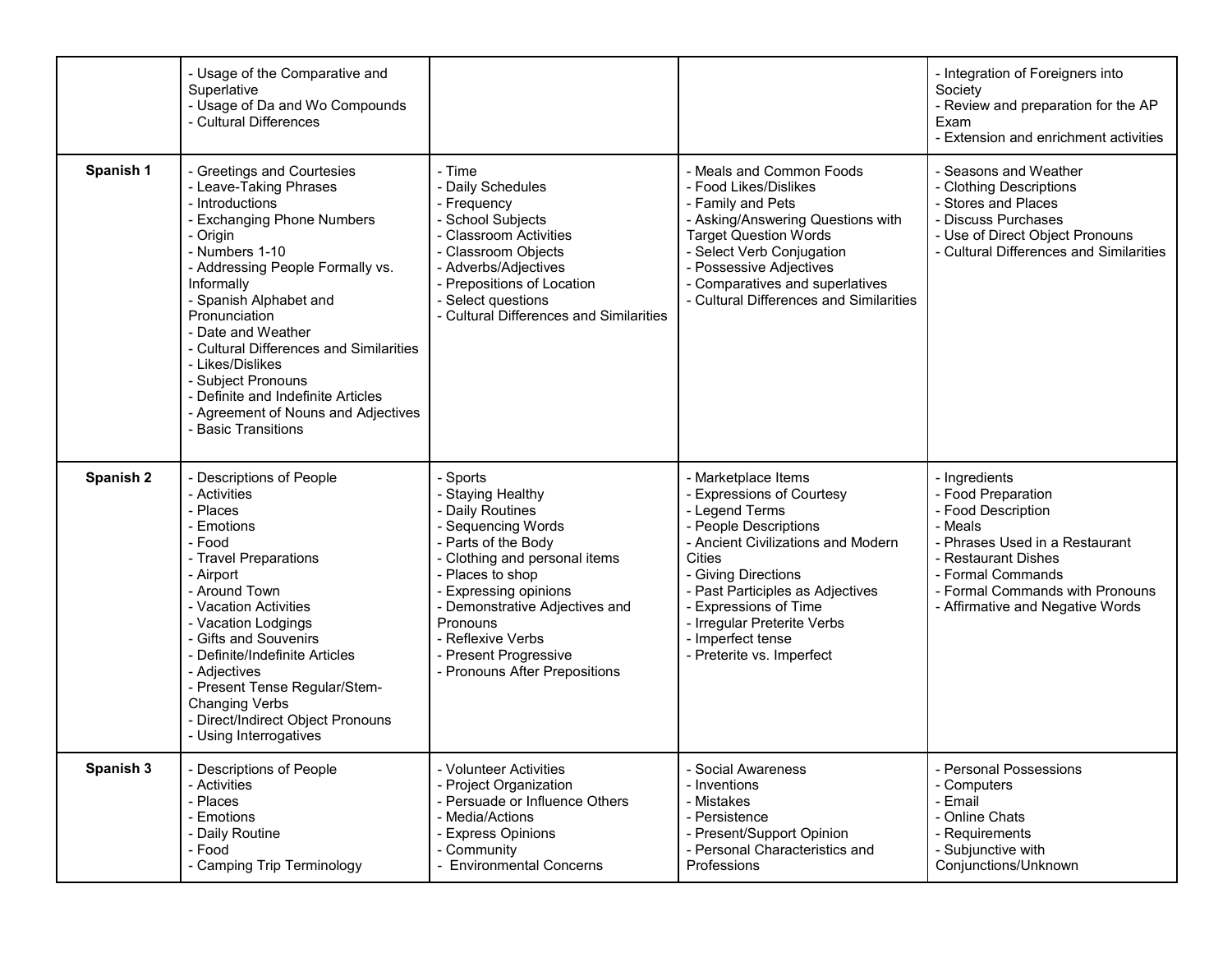|                   | - Nature<br>- Family Relationships<br>- Places/Climate<br>- Trips/Transportation<br>- Present Tense of<br>Regular/Irregular/Stem-Changing<br>Verbs<br>- Reflexive Verbs<br>- Comparisons<br>- Preterite and Imperfect Tense of<br>Regular/Irregular Verbs<br>- Preterite vs. Imperfect                                                                                                                                                                | - Impact of Technology<br>- Predictions<br>- Commands<br>- Impersonal Expressions<br>- Future Tense                                                                                                                                                                                                                                                                                                                                                                                  | - Commands<br>- Express Positive/Negative Emotions<br>- Actions<br>- Present Subjunctive of<br>Regular/Irregular Verbs                                                                                                                                                                                                                                                                                                     | - Conditional Tense                                                                                                                                                                                                                                                                                                                                                                                                                                                                                              |
|-------------------|-------------------------------------------------------------------------------------------------------------------------------------------------------------------------------------------------------------------------------------------------------------------------------------------------------------------------------------------------------------------------------------------------------------------------------------------------------|--------------------------------------------------------------------------------------------------------------------------------------------------------------------------------------------------------------------------------------------------------------------------------------------------------------------------------------------------------------------------------------------------------------------------------------------------------------------------------------|----------------------------------------------------------------------------------------------------------------------------------------------------------------------------------------------------------------------------------------------------------------------------------------------------------------------------------------------------------------------------------------------------------------------------|------------------------------------------------------------------------------------------------------------------------------------------------------------------------------------------------------------------------------------------------------------------------------------------------------------------------------------------------------------------------------------------------------------------------------------------------------------------------------------------------------------------|
| Spanish 4         | - Gender and Agreement of Nouns<br>and Articles<br>- Present Tense<br>- Difference Between Verb Usage<br>- Prepositional/Direct/Indirect Object<br>Pronouns<br>- Unintentional events<br>- Cultural Differences and Similarities<br>- Preterite and Imperfect Tenses<br>- Gender and Agreement of<br>Adjectives<br>- Possessive/Demonstrative<br>Adjectives and Pronouns<br>- Adverbs<br>- Cultural Differences and Similarities                      | - Adverbs<br>- Ordinal Numbers<br>- Comparison and Superlative<br>Phrases<br>- Present Progressive Tense<br>- Cultural Differences and Similarities<br>- Past Participle as an Adjective<br>- Present Perfect and Pluperfect<br><b>Tenses</b><br>- Future and Conditional Tenses<br>- Future Perfect and Conditional<br><b>Perfect Tenses</b>                                                                                                                                        | - Past Participle as an Adjective<br>- Present Perfect and Pluperfect<br><b>Tenses</b><br>- Future and Conditional Tenses<br>- Future Perfect and Conditional<br><b>Perfect Tenses</b><br>- Formal and Informal Commands<br>- Present Subjunctive<br>- Present Perfect Subjunctive<br>- Past Subjunctive<br>- Past Subjunctive in If/Then clauses<br>- Past Perfect Subjunctive<br>- Cultural Differences and Similarities | - Past Subjunctive in If/Then clauses<br>- Past Perfect Subjunctive<br>- Cultural Differences and Similarities<br>- Relative Pronouns<br>- Passive Voice with Verbs<br>- Indefinite and Negative Words<br>- Television<br>- Television Equipment<br>- Media and Newscast<br>- Cultural Differences and Similarities                                                                                                                                                                                              |
| <b>AP Spanish</b> | - Alienation and assimilation<br>- Heroes and historical figures<br>- National and ethnic identities<br>- Personal Beliefs<br>- Personal Interests<br>- Self-Image<br>- Education and Careers<br>- Entertainment<br>- Travel and Leisure<br>- Lifestyles<br>- Usage of Present Tense and<br>Reflexive Verbs, Future and<br>Conditional, Past Participle, and<br><b>Perfect Tenses</b><br>- Usage of Preterite vs. Imperfect<br>- Cultural differences | - Relationships<br>- Social Customs and Values<br>Volunteerism<br>- Education Communities<br>- Family Structure<br>- Global Citizenship<br>- Human Geography<br>- Social Networking<br>- Gender and Agreement of Nouns<br>and Adjectives<br>- Usage of Possessive<br>Adjectives/Pronouns and<br>Demonstrative Adjectives/Pronouns<br>- Usage of Para vs. Por<br>- Indefinite and Negative Words<br>Usage<br>-Tourism, Entertainment, Family, and<br>Idioms<br>- Cultural differences | - Architecture<br>- Beauty<br>- Creativity<br>- Fashion and Design<br>- Language and Literature<br>- Visual and Performing Arts<br>- Technology<br>- Health Care and Medicine<br>- Formal and Informal Commands<br>- Usage of the Subjunctive and<br><b>Relative Pronouns</b><br>- Home Architecture, Health, and<br>Idioms<br>- Cultural differences                                                                      | - Innovations<br>- Natural Phenomena<br>- Science and Ethics<br>- Economic Issues<br>- Environmental Issues<br>- Philosophical Thought and Religion<br>- Population and Demographics<br>- Social Welfare and Conscience<br>- Identify Prepositional, Direct, and<br>Indirect Object Pronouns<br>- Passive Voice<br>- Woman in Past Hispanic Society<br>- Struggles and Stereotyping of<br>Hispanics in the United States<br>- Review and preparation for the AP<br>Exam<br>- Extension and enrichment activities |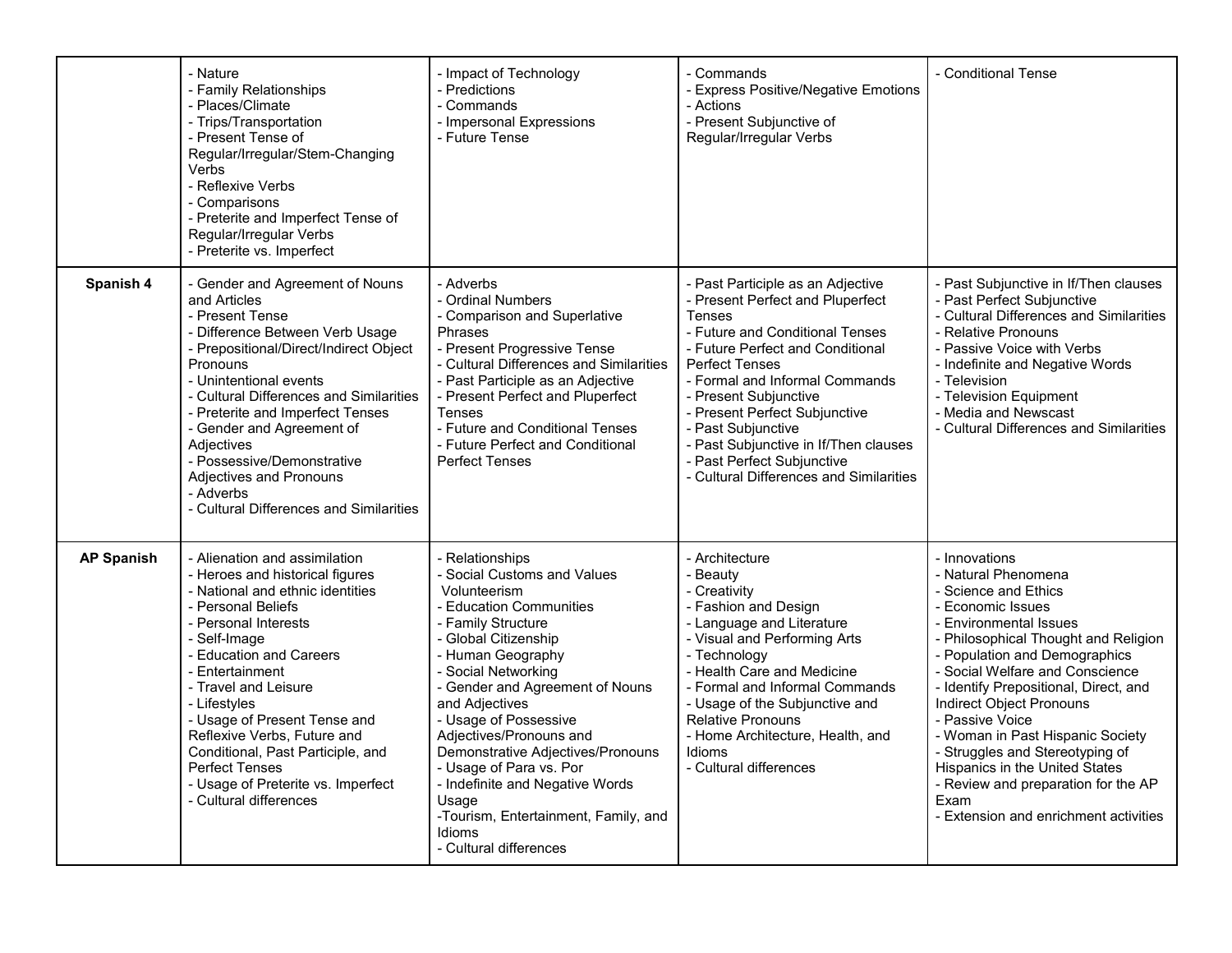|                                      | <b>Science Department Curriculum Map</b>                                                                 |                                                                                                                                                                                                                                 |                                                                                                                                                                                                                                                                                 |                                                                                                                                                                                                                                                                                                |  |
|--------------------------------------|----------------------------------------------------------------------------------------------------------|---------------------------------------------------------------------------------------------------------------------------------------------------------------------------------------------------------------------------------|---------------------------------------------------------------------------------------------------------------------------------------------------------------------------------------------------------------------------------------------------------------------------------|------------------------------------------------------------------------------------------------------------------------------------------------------------------------------------------------------------------------------------------------------------------------------------------------|--|
| <b>Course</b>                        | <b>Marking Period 1</b>                                                                                  | <b>Marking Period 2</b>                                                                                                                                                                                                         | <b>Marking Period 3</b>                                                                                                                                                                                                                                                         | <b>Marking Period 4</b>                                                                                                                                                                                                                                                                        |  |
| <b>Concepts of</b><br>Science 9      | - Science and the Scientific Method<br>- Earth's Spheres, Systems, and<br>Cycles<br>- Population Ecology | - Population Ecology<br>- Community Ecology<br>- Energy in Ecosystems                                                                                                                                                           | - Energy in Ecosystems<br>- Terrestrial Biomes and Ecosystems<br>- Aquatic Ecosystems<br>- Characteristics of Living Things,<br>Biodiversity, and Biological<br>Classification                                                                                                  | - Natural Resource Management:<br><b>Fisheries and Forestry</b><br>Agriculture and Food<br>$\bullet$<br>production<br>Mining and Mineral<br>$\bullet$<br><b>Resources</b><br>Water<br>Renewable and Non-<br>Renewable Energy<br>- Environmental Issues Final Project                           |  |
| <b>Science 9</b>                     | - Science and the Scientific Method<br>- Earth's Spheres, Systems, and<br>Cycles<br>- Population Ecology | - Population Ecology<br>- Community Ecology<br>- Energy in Ecosystems                                                                                                                                                           | - Terrestrial Biomes and Ecosystems<br>- Aquatic Ecosystems<br>- Characteristics of Living Things,<br>Biodiversity, and Biological<br>Classification<br>- Natural Resource Management:<br><b>Fisheries and Forestry</b><br>٠<br>Agriculture and Food<br>$\bullet$<br>production | - Natural Resource Management:<br>Mining and Mineral<br>$\bullet$<br><b>Resources</b><br>Water<br>Renewable and Non-<br>Renewable Energy<br>- Earth's Atmosphere and Climate<br>Change<br>- Human Populations<br>- Environmental Issues Final Project                                          |  |
| <b>Concepts of</b><br><b>Biology</b> | - Scientific Method and<br>Experimentation<br>- Themes of biology<br>- Ecology<br>- Biochemistry         | - DNA structure, replication,<br>transcription, and translation<br>- Structure and Function of Cell,<br><b>Cellular Processes and Homeostasis</b><br>- Bioenergetics<br>Photosynthesis and Cellular<br>$\bullet$<br>Respiration | - Cell Reproduction (Mitosis),<br>- Production of Sex Cells (Meiosis)<br>- Mendelian Genetics<br>- Human Genetics<br>- Biotechnology                                                                                                                                            | - Evolutionary Principles<br>Significance in Biology<br><b>Evidence of Evolution</b><br><b>Charles Darwin and Natural</b><br>Selection<br><b>Evolutionary Adaptations</b><br>- Classification<br>Taxonomy<br>Eubacteria and Archaea<br>Domains<br>Fungi, Protist, Plant and<br>Animal Kingdoms |  |
| <b>Biology</b>                       | - Scientific Method and<br>Experimentation<br>- Themes of biology<br>- Ecology<br>- Biochemistry         | - Structure and Function of Cell,<br><b>Cellular Processes and Homeostasis</b><br>- Bioenergetics<br>Photosynthesis and Cellular<br>$\bullet$<br>Respiration                                                                    | - DNA structure, replication,<br>transcription, and translation<br>- Cell Reproduction (Mitosis),<br>- Production of Sex Cells (Meiosis)<br>- Mendelian Genetics<br>- Biotechnology                                                                                             | - Evolutionary Principles<br>Significance in Biology<br>Evidence of Evolution<br><b>Charles Darwin and Natural</b><br>Selection<br><b>Evolutionary Adaptations</b><br>$\bullet$<br>- Classification<br>Taxonomy<br>Eubacteria and Archaea<br><b>Domains</b>                                    |  |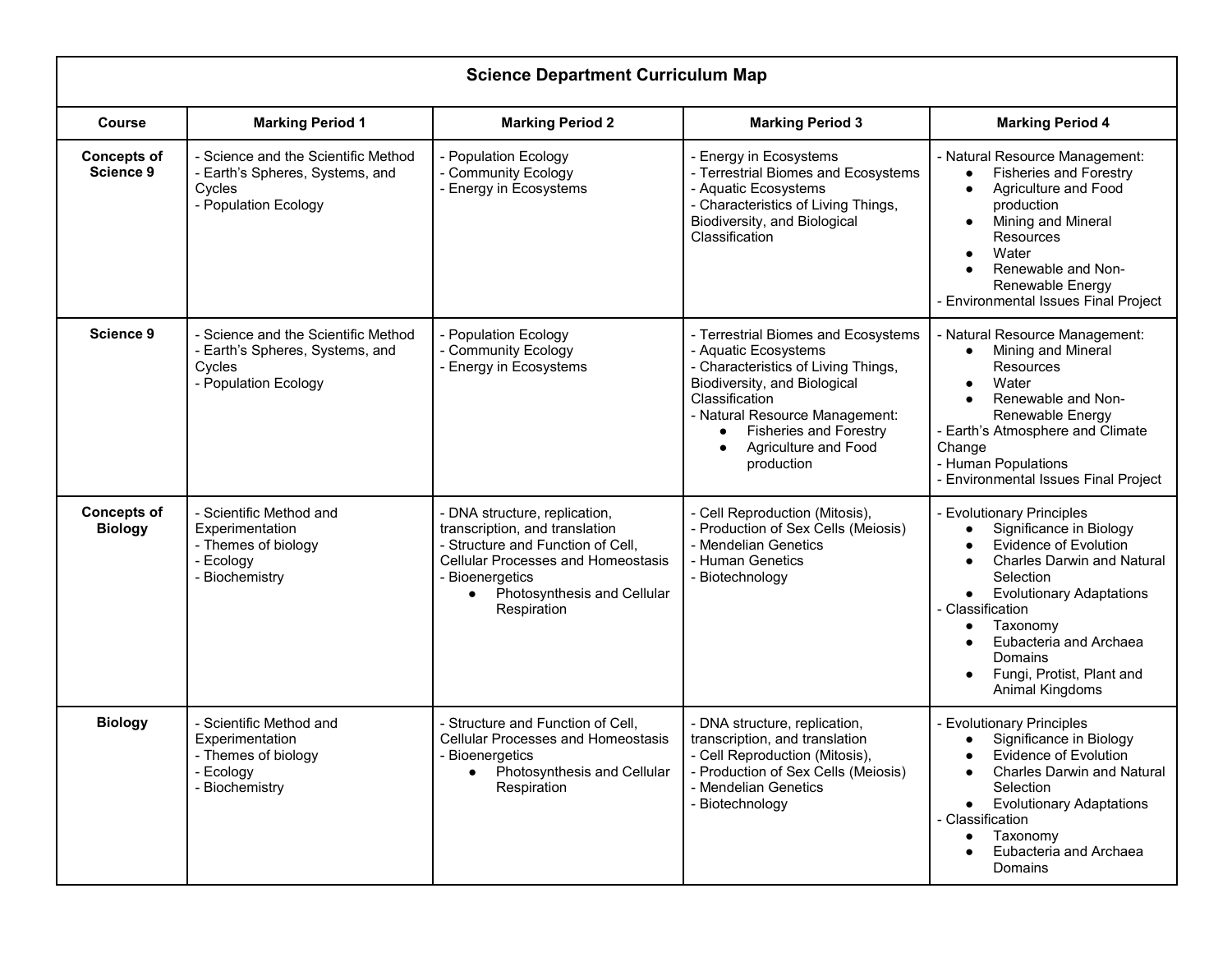|                                   |                                                                                                                                                                       |                                                                                                                                                                    |                                                                                                                                                                                                      | Fungi, Protist, Plant and<br>$\bullet$<br>Animal Kingdoms                                                                                                                                                                                                                                                                                       |
|-----------------------------------|-----------------------------------------------------------------------------------------------------------------------------------------------------------------------|--------------------------------------------------------------------------------------------------------------------------------------------------------------------|------------------------------------------------------------------------------------------------------------------------------------------------------------------------------------------------------|-------------------------------------------------------------------------------------------------------------------------------------------------------------------------------------------------------------------------------------------------------------------------------------------------------------------------------------------------|
| <b>Honors Biology</b>             | - Scientific Method and<br>Experimentation<br>- Themes of biology<br>- Ecology<br>- Biochemistry                                                                      | - Cell Structure and Function<br>- Cell Transport<br>- Enzyme Dynamics and Cellular<br>Energetic                                                                   | - DNA structure, replication,<br>transcription, and translation<br>- Cell Reproduction (Mitosis),<br>- Production of Sex Cells (Meiosis)<br>- Mendelian Genetics<br>- Epigenetics<br>- Biotechnology | - Evolutionary Principles<br>Significance in Biology<br><b>Evidence of Evolution</b><br><b>Charles Darwin and Natural</b><br>Selection<br><b>Evolutionary Adaptations</b><br>$\bullet$<br>- Classification<br>Taxonomy<br>$\bullet$<br>Eubacteria and Archaea<br>Domains<br>Fungi, Protist, Plant and<br>Animal Kingdoms<br>Animal Body Systems |
| <b>AP Biology</b>                 | Biochemistry<br>- Cells, Cell Transport and Cell<br>Communication<br>- Energy and Enzymes                                                                             | - Cellular Respiration and<br>Photosynthesis<br>- Cell Division: Mitosis and Meiosis<br>- DNA and Protein Synthesis                                                | - Biotechnology<br>- Genetics<br>- Evolution<br>- Origins, Diversity and Classification                                                                                                              | - Ecology and Behavior<br>- Animal Kingdom and Human Body<br>- Plant Diversity and Structures                                                                                                                                                                                                                                                   |
| <b>Chemistry</b>                  | - Introduction to Chemistry and<br>Matter<br>- Scientific Measurement and Data<br>Collection<br>- Atomic Structure                                                    | - Electrons in Atoms<br>- The Periodic Table<br>- Chemical Formulas and<br>Nomenclature                                                                            | - Methods of Evaluating Data<br><b>Qualitative and Quantitative</b><br>Relationships in Matter<br>- Mole Concept<br>- Stoichiometry<br>- Limiting reactants<br>- Solubility rules<br>- Molarity      | - Types of Reactions<br>- Atomic Emission<br>- Electron Geometry<br>- Acids and Bases<br>- Gas Laws                                                                                                                                                                                                                                             |
| <b>Honors</b><br><b>Chemistry</b> | - Introduction to Chemistry and<br>Matter<br>- Methods of Evaluating Data<br>Qualitative and Quantitative<br>$\bullet$<br>Relationships in Matter<br>- Lab Techniques | - Stoichiometry<br>- Limiting Reactants<br>- Solubility Rules<br>- Molarity of Ions in Solution<br>- Periodic Trends<br>- Electromagnetic Spectrum<br>Calculations | - Periodic Law<br>- Atomic Structure<br>- Molecular Geometry<br>- Kinetic Molecular Theory<br>- Gas Laws<br>- Acids and Bases                                                                        | - Chemical Equilibrium<br>- Thermochemistry<br>- Reaction Kinetics<br>- Principles of Electrochemistry<br>• Oxidation-reduction                                                                                                                                                                                                                 |
| <b>AP Chemistry</b>               | - Atomic Structure and Properties<br>- Molecular and Ionic Compound<br><b>Structure and Properties</b><br>- Intermolecular Forces and<br>Properties                   | - Chemical Reactions<br>- Kinetics<br>- Thermodynamics                                                                                                             | - Equilibrium<br>- Acids and Bases<br>- Applications of Thermodynamics                                                                                                                               | - Applications of Thermodynamics<br>- Review and preparation for the AP<br>Exam<br>- Extension and enrichment topics/<br>labs                                                                                                                                                                                                                   |
| <b>Physics</b>                    | - Energy<br>Work, power, conservation<br>$\bullet$<br>of energy, simple<br>machines, efficiency<br>- Light                                                            | - Atomic and Nuclear<br>The Atom and the Quantum<br>Nature of Matter<br>$\bullet$<br>Atomic Nucleus and<br>Radioactivity                                           | - Electricity and Magnetism<br>Electric charge, fields and<br>potential, current, circuits<br>Magnetic force<br>$\bullet$<br>Electromagnetic induction<br>٠                                          | - Special Relativity<br>- Sound<br>Waves, speed, decibel<br>$\bullet$<br>scale, Resonance<br>- Thermodynamics                                                                                                                                                                                                                                   |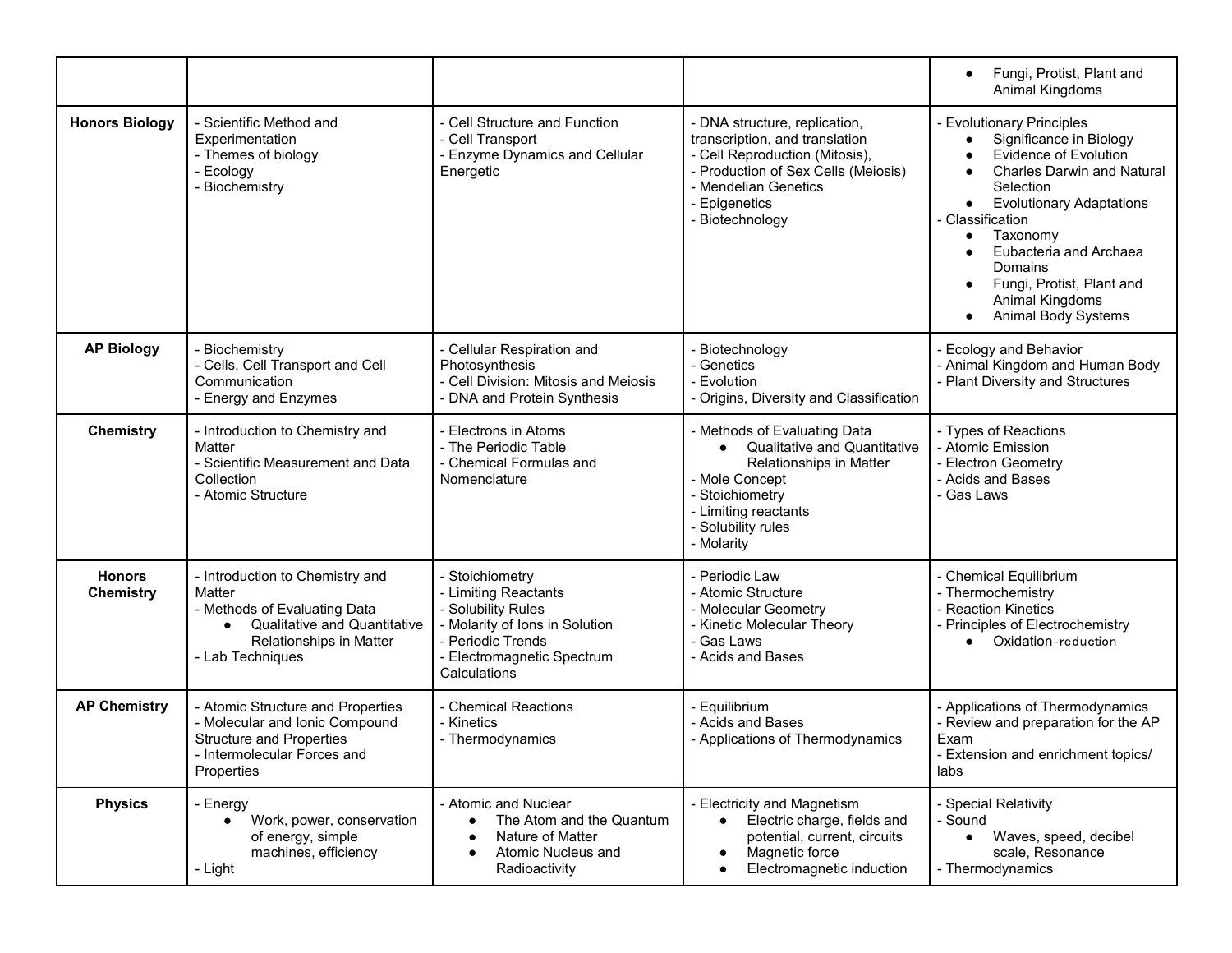|                                                                                  | Color, reflection and<br>$\bullet$<br>refraction, lenses,<br>diffraction and interference                                                                                                                | <b>Nuclear Fission and Fusion</b><br>$\bullet$<br>- Gravitv<br><b>Universal Gravitation</b><br>Satellite Motion<br><b>General Relativity</b><br><b>Stellar Evolution</b> | - Motion<br><b>Mechanical Equilibrium</b><br>$\bullet$<br>Linear/Projectile/Rotational<br>$\bullet$<br>Motion<br>Applying Newton's Laws<br>$\bullet$<br>Force and Momentum<br>$\bullet$ | Temperature, heat, and<br>expansion<br>Heat Transfer/Change of<br>Phase                                                                                                                                                                                |
|----------------------------------------------------------------------------------|----------------------------------------------------------------------------------------------------------------------------------------------------------------------------------------------------------|--------------------------------------------------------------------------------------------------------------------------------------------------------------------------|-----------------------------------------------------------------------------------------------------------------------------------------------------------------------------------------|--------------------------------------------------------------------------------------------------------------------------------------------------------------------------------------------------------------------------------------------------------|
| <b>AP Physics 1:</b><br>Algebra-Based                                            | - Introducing Physics<br>- Kinematics: Motion in One<br>Dimension<br>- Newtonian Mechanics<br>- Applying Newton's Laws                                                                                   | - Circular Motion<br>- Impulse and Linear Momentum<br>- Work and Energy                                                                                                  | - Extended Bodies at Rest<br>- Rotational Motion<br>- Vibrational Motion<br>- Mechanical Waves                                                                                          | - Electric Charge and Electric Force<br>- DC Circuits Modern Physics<br>- Electromagnetism<br>- Optics<br>- Real World Project                                                                                                                         |
| <b>AP Physics C:</b><br><b>Mechanics and</b><br>Electricity/<br><b>Magnetism</b> | - Kinematics<br>Motion in one dimension<br>$\bullet$<br>Motion in two dimensions<br>$\bullet$<br>- Newton's Laws of Motion<br>- Work, Energy, and Power<br>- Systems of Particles and Linear<br>Momentum | Rotation<br>- Oscillations<br>- Electrostatics                                                                                                                           | Electrostatics<br>- Conductors, Capacitors, Dielectrics<br><b>Electric Circuits</b><br>- Magnetic Fields<br>Electromagnetism                                                            | - Review and preparation for the AP<br>Exam<br>- Extension and enrichment topics/<br>labs                                                                                                                                                              |
| <b>Citizen Scientist</b>                                                         | Ethics, Worldviews, and Values<br>- Risk and Statistics<br>DV/ Autumn Biodiversity Topics<br>- Food Issues                                                                                               | Consumerism and Human<br><b>Population Issues</b><br>- DV/ Winter Biodiversity Topics<br>- Citizen Science in the World<br>Research Citizen Science<br>Projects          | Climate Change<br>- Human Health, Evolution, and<br>Reproductive Technology<br>- DV/ Spring Biodiversity Topics                                                                         | - Water Issues<br>- DV/Summer Biodiversity Topics<br>- Humans and Issues<br>- Humans and Science<br>- Citizen Science in the World (Part<br>2)<br>Research Citizen Science<br>Projects                                                                 |
| <b>AP</b><br>Environmental<br><b>Science</b>                                     | Ecosystems<br><b>Biodiversity</b><br>- Populations                                                                                                                                                       | <b>Earth Systems and Resources</b><br>- Land and Water Use<br>- Energy Resources and<br>Consumption                                                                      | - Atmospheric Pollution<br>- Aquatic and Terrestrial Pollution                                                                                                                          | - Global Change<br>- Review and preparation for the AP<br>Exam<br>-Research Projects and<br>Sustainability                                                                                                                                             |
| <b>Applications of</b><br><b>Physical Science</b>                                | - Newton's Laws of Motion<br>- Gravity<br>- Force, position, speed, velocity,<br>and acceleration                                                                                                        | - Energy<br>Related to motion,<br>interaction, or a transfer of<br>energy<br>Momentum changes                                                                            | - Atomic and Molecular Structure<br>and Properties<br>- Periodic Table                                                                                                                  | - Metals, Nonmetals, and Metalloids<br>- Rules of naming compounds,<br>classification of reaction, rate of<br>reaction, and stoichiometry                                                                                                              |
| Anatomy and<br>Physiology                                                        | - Introduction to Human Anatomy<br>and Physiology<br>- Chemical Basis of Life<br>- Cells and Cellular Metabolism<br>- Tissues<br>- Integumentary System                                                  | - Skeletal System<br>- Muscular System                                                                                                                                   | - Nervous System and Special<br>Senses<br>- Endocrine System<br>- Blood and Cardiovascular System                                                                                       | - Lymphatic System and Immunity<br>- Digestive System, Nutrition and<br>Metabolism<br>- Respiratory System<br>- Urinary System, Water, Electrolyte,<br>and Acid-Base Balance<br>- Reproductive System, Pregnancy,<br>Growth, and Development, Genetics |